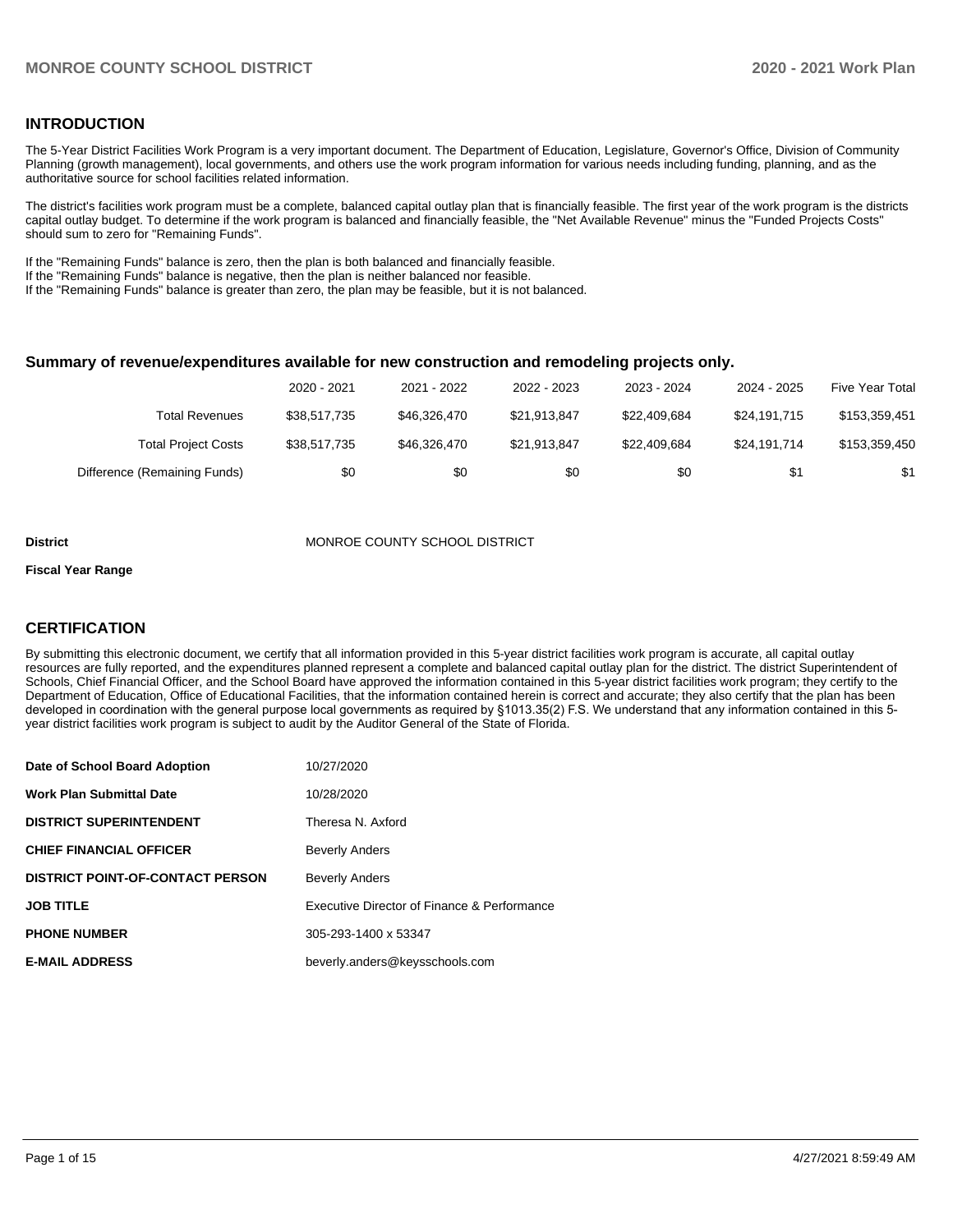# **Expenditures**

#### **Expenditure for Maintenance, Repair and Renovation from 1.50-Mills and PECO**

Annually, prior to the adoption of the district school budget, each school board must prepare a tentative district facilities work program that includes a schedule of major repair and renovation projects necessary to maintain the educational and ancillary facilities of the district.

| Item                                                                                                                                                                                                                                                                                                                                                                                                                  |                                                                                                                                                                                                                                                                                                                                                                                                                    | $2020 - 2021$<br><b>Actual Budget</b> | 2021 - 2022<br>Projected | 2022 - 2023<br>Projected | 2023 - 2024<br>Projected | 2024 - 2025<br>Projected | Total       |  |  |  |
|-----------------------------------------------------------------------------------------------------------------------------------------------------------------------------------------------------------------------------------------------------------------------------------------------------------------------------------------------------------------------------------------------------------------------|--------------------------------------------------------------------------------------------------------------------------------------------------------------------------------------------------------------------------------------------------------------------------------------------------------------------------------------------------------------------------------------------------------------------|---------------------------------------|--------------------------|--------------------------|--------------------------|--------------------------|-------------|--|--|--|
| <b>HVAC</b>                                                                                                                                                                                                                                                                                                                                                                                                           |                                                                                                                                                                                                                                                                                                                                                                                                                    | \$1,694,576                           | \$635,000                | \$615,000                | \$490.000                | \$490,000                | \$3,924,576 |  |  |  |
|                                                                                                                                                                                                                                                                                                                                                                                                                       | Locations: BIG PINE ACADEMY, CORAL SHORES SENIOR HIGH, GERALD ADAMS ELEMENTARY, HORACE O'BRYANT SCHOOL, KEY LARGO<br>SCHOOL, KEY WEST SENIOR HIGH, MAINTENANCE BUILDING, MARATHON MIDDLE HIGH SCHOOL, MAY SANDS SCHOOL,<br>PLANTATION KEY SCHOOL, POINCIANA ELEMENTARY, REYNOLDS SCHOOL, STANLEY SWITLIK ELEMENTARY, SUGARLOAF<br>SCHOOL, Transportation Internal Services Facility, TRUMBO ADMINISTRATIVE COMPLEX |                                       |                          |                          |                          |                          |             |  |  |  |
| Flooring                                                                                                                                                                                                                                                                                                                                                                                                              |                                                                                                                                                                                                                                                                                                                                                                                                                    | \$170.915                             | \$100,000                | \$100,000                | \$100,000                | \$100,000                | \$570,915   |  |  |  |
| BIG PINE ACADEMY, CORAL SHORES SENIOR HIGH, GERALD ADAMS ELEMENTARY, HORACE O'BRYANT SCHOOL, KEY LARGO<br>Locations:<br>SCHOOL, KEY WEST SENIOR HIGH, MAINTENANCE BUILDING, MARATHON MIDDLE HIGH SCHOOL, MAY SANDS SCHOOL,<br>PLANTATION KEY SCHOOL, POINCIANA ELEMENTARY, REYNOLDS SCHOOL, STANLEY SWITLIK ELEMENTARY, SUGARLOAF<br>SCHOOL, Transportation Internal Services Facility, TRUMBO ADMINISTRATIVE COMPLEX |                                                                                                                                                                                                                                                                                                                                                                                                                    |                                       |                          |                          |                          |                          |             |  |  |  |
| Roofing                                                                                                                                                                                                                                                                                                                                                                                                               |                                                                                                                                                                                                                                                                                                                                                                                                                    | \$527,480                             | \$100,000                | \$200,000                | \$200,000                | \$200,000                | \$1,227,480 |  |  |  |
| Locations:                                                                                                                                                                                                                                                                                                                                                                                                            | BIG PINE ACADEMY, CORAL SHORES SENIOR HIGH, GERALD ADAMS ELEMENTARY, HORACE O'BRYANT SCHOOL, KEY LARGO<br>SCHOOL, KEY WEST SENIOR HIGH, MAINTENANCE BUILDING, MARATHON MIDDLE HIGH SCHOOL, MAY SANDS SCHOOL,<br>PLANTATION KEY SCHOOL, POINCIANA ELEMENTARY, REYNOLDS SCHOOL, STANLEY SWITLIK ELEMENTARY, SUGARLOAF<br>SCHOOL, Transportation Internal Services Facility, TRUMBO ADMINISTRATIVE COMPLEX            |                                       |                          |                          |                          |                          |             |  |  |  |
| Safety to Life                                                                                                                                                                                                                                                                                                                                                                                                        |                                                                                                                                                                                                                                                                                                                                                                                                                    | \$512,027                             | \$250,000                | \$390,000                | \$265,000                | \$315,000                | \$1,732,027 |  |  |  |
| BIG PINE ACADEMY, CORAL SHORES SENIOR HIGH, GERALD ADAMS ELEMENTARY, HORACE O'BRYANT SCHOOL, KEY LARGO<br>Locations:<br>SCHOOL, KEY WEST SENIOR HIGH, MAINTENANCE BUILDING, MARATHON MIDDLE HIGH SCHOOL, MAY SANDS SCHOOL,<br>PLANTATION KEY SCHOOL, POINCIANA ELEMENTARY, REYNOLDS SCHOOL, STANLEY SWITLIK ELEMENTARY, SUGARLOAF<br>SCHOOL, Transportation Internal Services Facility, TRUMBO ADMINISTRATIVE COMPLEX |                                                                                                                                                                                                                                                                                                                                                                                                                    |                                       |                          |                          |                          |                          |             |  |  |  |
| Fencing                                                                                                                                                                                                                                                                                                                                                                                                               |                                                                                                                                                                                                                                                                                                                                                                                                                    | \$148,790                             | \$150,000                | \$100,000                | \$100,000                | \$50,000                 | \$548,790   |  |  |  |
| Locations:                                                                                                                                                                                                                                                                                                                                                                                                            | BIG PINE ACADEMY, CORAL SHORES SENIOR HIGH, GERALD ADAMS ELEMENTARY, HORACE O'BRYANT SCHOOL, KEY LARGO<br>SCHOOL, KEY WEST SENIOR HIGH, MAINTENANCE BUILDING, MARATHON MIDDLE HIGH SCHOOL, MAY SANDS SCHOOL,<br>PLANTATION KEY SCHOOL, POINCIANA ELEMENTARY, REYNOLDS SCHOOL, STANLEY SWITLIK ELEMENTARY, SUGARLOAF<br>SCHOOL, Transportation Internal Services Facility, TRUMBO ADMINISTRATIVE COMPLEX            |                                       |                          |                          |                          |                          |             |  |  |  |
| Parking                                                                                                                                                                                                                                                                                                                                                                                                               |                                                                                                                                                                                                                                                                                                                                                                                                                    | \$0                                   | \$0                      | \$0                      | \$0                      | \$0                      | \$0         |  |  |  |
| Locations:                                                                                                                                                                                                                                                                                                                                                                                                            | No Locations for this expenditure.                                                                                                                                                                                                                                                                                                                                                                                 |                                       |                          |                          |                          |                          |             |  |  |  |
| Electrical                                                                                                                                                                                                                                                                                                                                                                                                            |                                                                                                                                                                                                                                                                                                                                                                                                                    | \$76,526                              | \$160,000                | \$150,000                | \$310,000                | \$310,000                | \$1,006,526 |  |  |  |
|                                                                                                                                                                                                                                                                                                                                                                                                                       | Locations: BIG PINE ACADEMY, CORAL SHORES SENIOR HIGH, GERALD ADAMS ELEMENTARY, HORACE O'BRYANT SCHOOL, KEY LARGO<br>SCHOOL, KEY WEST SENIOR HIGH, MAINTENANCE BUILDING, MARATHON MIDDLE HIGH SCHOOL, MAY SANDS SCHOOL,<br>PLANTATION KEY SCHOOL, POINCIANA ELEMENTARY, REYNOLDS SCHOOL, STANLEY SWITLIK ELEMENTARY, SUGARLOAF<br>SCHOOL, Transportation Internal Services Facility, TRUMBO ADMINISTRATIVE COMPLEX |                                       |                          |                          |                          |                          |             |  |  |  |
| Fire Alarm                                                                                                                                                                                                                                                                                                                                                                                                            |                                                                                                                                                                                                                                                                                                                                                                                                                    | \$40.816                              | \$25,000                 | \$25,000                 | \$25,000                 | \$25,000                 | \$140,816   |  |  |  |
|                                                                                                                                                                                                                                                                                                                                                                                                                       | Locations: BIG PINE ACADEMY, CORAL SHORES SENIOR HIGH, GERALD ADAMS ELEMENTARY, HORACE O'BRYANT SCHOOL, KEY LARGO<br>SCHOOL, KEY WEST SENIOR HIGH, MAINTENANCE BUILDING, MARATHON MIDDLE HIGH SCHOOL, MAY SANDS SCHOOL,<br>PLANTATION KEY SCHOOL, POINCIANA ELEMENTARY, REYNOLDS SCHOOL, STANLEY SWITLIK ELEMENTARY, SUGARLOAF<br>SCHOOL, Transportation Internal Services Facility, TRUMBO ADMINISTRATIVE COMPLEX |                                       |                          |                          |                          |                          |             |  |  |  |
| Telephone/Intercom System                                                                                                                                                                                                                                                                                                                                                                                             |                                                                                                                                                                                                                                                                                                                                                                                                                    | \$27,203                              | \$50,000                 | \$50,000                 | \$50,000                 | \$50,000                 | \$227,203   |  |  |  |
|                                                                                                                                                                                                                                                                                                                                                                                                                       | Locations: BIG PINE ACADEMY, CORAL SHORES SENIOR HIGH, GERALD ADAMS ELEMENTARY, HORACE O'BRYANT SCHOOL, KEY LARGO<br>SCHOOL, KEY WEST SENIOR HIGH, MAINTENANCE BUILDING, MARATHON MIDDLE HIGH SCHOOL, MAY SANDS SCHOOL,<br>PLANTATION KEY SCHOOL, POINCIANA ELEMENTARY, REYNOLDS SCHOOL, STANLEY SWITLIK ELEMENTARY, SUGARLOAF<br>SCHOOL, Transportation Internal Services Facility, TRUMBO ADMINISTRATIVE COMPLEX |                                       |                          |                          |                          |                          |             |  |  |  |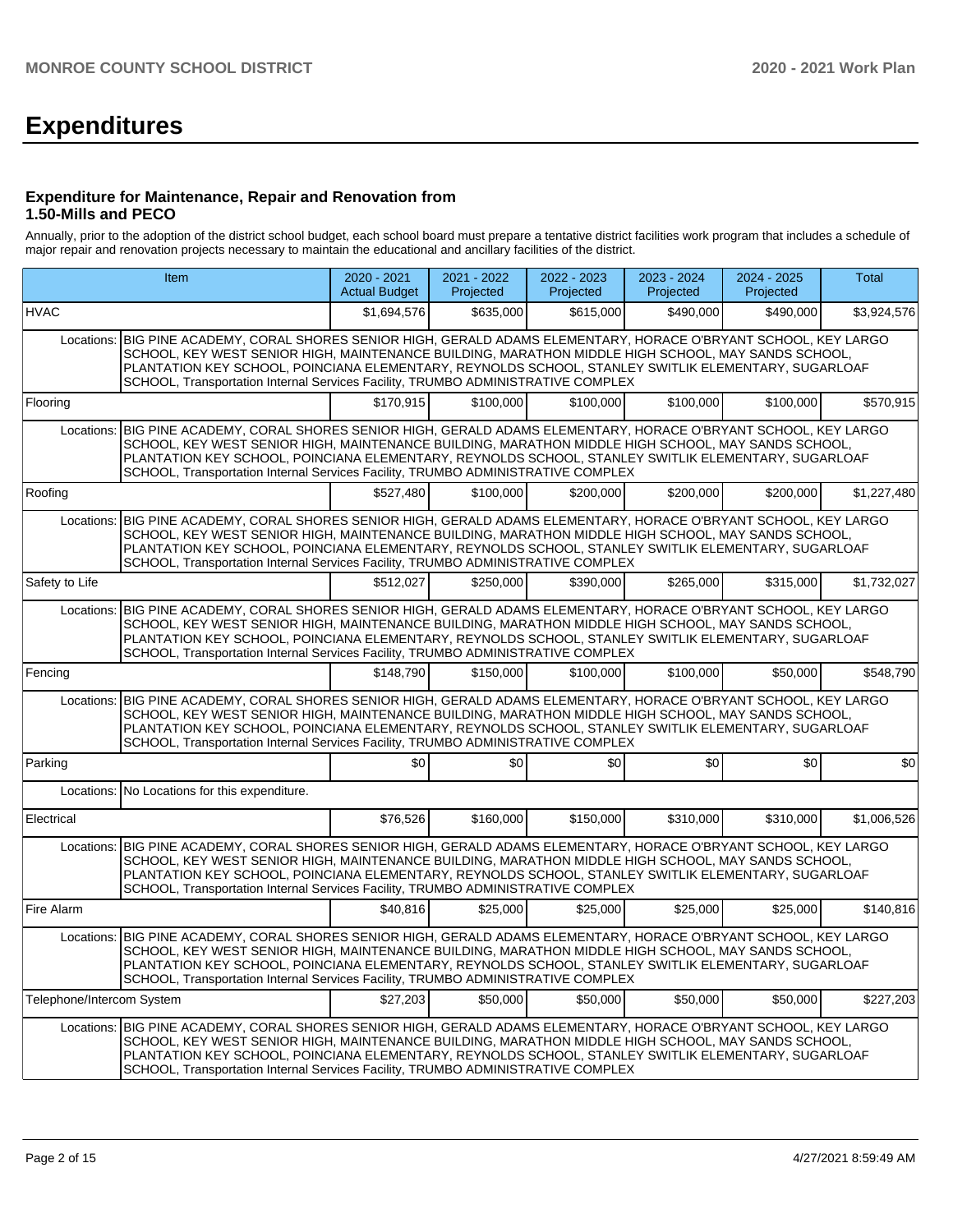|                                                                                                                                                                                                                                                                                                                                                                                                                     | Closed Circuit Television                                                                                                                                                                                                                                                                                                                                                                                          |           | \$100,000<br>\$34,895 | \$100,000 | \$100,000 | \$100,000 | \$434,895   |  |  |  |
|---------------------------------------------------------------------------------------------------------------------------------------------------------------------------------------------------------------------------------------------------------------------------------------------------------------------------------------------------------------------------------------------------------------------|--------------------------------------------------------------------------------------------------------------------------------------------------------------------------------------------------------------------------------------------------------------------------------------------------------------------------------------------------------------------------------------------------------------------|-----------|-----------------------|-----------|-----------|-----------|-------------|--|--|--|
|                                                                                                                                                                                                                                                                                                                                                                                                                     | Locations: BIG PINE ACADEMY, CORAL SHORES SENIOR HIGH, GERALD ADAMS ELEMENTARY, HORACE O'BRYANT SCHOOL, KEY LARGO<br>SCHOOL, KEY WEST SENIOR HIGH, MAINTENANCE BUILDING, MARATHON MIDDLE HIGH SCHOOL, MAY SANDS SCHOOL,<br>PLANTATION KEY SCHOOL, POINCIANA ELEMENTARY, REYNOLDS SCHOOL, STANLEY SWITLIK ELEMENTARY, SUGARLOAF<br>SCHOOL, Transportation Internal Services Facility, TRUMBO ADMINISTRATIVE COMPLEX |           |                       |           |           |           |             |  |  |  |
| <b>Paint</b>                                                                                                                                                                                                                                                                                                                                                                                                        |                                                                                                                                                                                                                                                                                                                                                                                                                    | \$212.763 | \$460.000             | \$295.000 | \$245,000 | \$250,000 | \$1,462,763 |  |  |  |
|                                                                                                                                                                                                                                                                                                                                                                                                                     | Locations: BIG PINE ACADEMY, CORAL SHORES SENIOR HIGH, GERALD ADAMS ELEMENTARY, HORACE O'BRYANT SCHOOL, KEY LARGO<br>SCHOOL, KEY WEST SENIOR HIGH, MAINTENANCE BUILDING, MARATHON MIDDLE HIGH SCHOOL, MAY SANDS SCHOOL,<br>PLANTATION KEY SCHOOL, POINCIANA ELEMENTARY, REYNOLDS SCHOOL, STANLEY SWITLIK ELEMENTARY, SUGARLOAF<br>SCHOOL, Transportation Internal Services Facility, TRUMBO ADMINISTRATIVE COMPLEX |           |                       |           |           |           |             |  |  |  |
| Maintenance/Repair                                                                                                                                                                                                                                                                                                                                                                                                  |                                                                                                                                                                                                                                                                                                                                                                                                                    | \$177,003 | \$343,000             | \$323,000 | \$373,000 | \$473,000 | \$1,689,003 |  |  |  |
| Locations: BIG PINE ACADEMY, CORAL SHORES SENIOR HIGH, GERALD ADAMS ELEMENTARY, HORACE O'BRYANT SCHOOL, KEY LARGO<br>ISCHOOL. KEY WEST SENIOR HIGH. MAINTENANCE BUILDING. MARATHON MIDDLE HIGH SCHOOL. MAY SANDS SCHOOL.<br>PLANTATION KEY SCHOOL, POINCIANA ELEMENTARY, REYNOLDS SCHOOL, STANLEY SWITLIK ELEMENTARY, SUGARLOAF<br>SCHOOL, Transportation Internal Services Facility, TRUMBO ADMINISTRATIVE COMPLEX |                                                                                                                                                                                                                                                                                                                                                                                                                    |           |                       |           |           |           |             |  |  |  |
|                                                                                                                                                                                                                                                                                                                                                                                                                     | \$3,622,994<br>\$2,373,000<br>\$2,258,000<br>\$2,363,000<br>Sub Total: I<br>\$2,348,000<br>\$12,964,994                                                                                                                                                                                                                                                                                                            |           |                       |           |           |           |             |  |  |  |

| <b>IPECO Maintenance Expenditures</b> | \$0         | \$0         | \$0         | 30          | \$0         | \$0          |
|---------------------------------------|-------------|-------------|-------------|-------------|-------------|--------------|
| 1.50 Mill Sub Total:                  | \$4,773,117 | \$2,998,000 | \$3,118,000 | \$3,483,000 | \$3,143,000 | \$17,515,117 |

|                                | <b>Other Items</b>                                                                                                                                                                                                                                                                                                                                                                                                | 2020 - 2021<br><b>Actual Budget</b> | 2021 - 2022<br>Projected | 2022 - 2023<br>Projected | $2023 - 2024$<br>Projected | 2024 - 2025<br>Projected | <b>Total</b> |
|--------------------------------|-------------------------------------------------------------------------------------------------------------------------------------------------------------------------------------------------------------------------------------------------------------------------------------------------------------------------------------------------------------------------------------------------------------------|-------------------------------------|--------------------------|--------------------------|----------------------------|--------------------------|--------------|
| <b>Carpentry Projects</b>      |                                                                                                                                                                                                                                                                                                                                                                                                                   | \$46.114                            | \$20,000                 | \$50,000                 | \$150,000                  | \$150,000                | \$416,114    |
|                                | Locations BIG PINE ACADEMY, CORAL SHORES SENIOR HIGH, GERALD ADAMS ELEMENTARY, HORACE O'BRYANT SCHOOL, KEY LARGO<br>SCHOOL, KEY WEST SENIOR HIGH, MAINTENANCE BUILDING, MARATHON MIDDLE HIGH SCHOOL, MAY SANDS SCHOOL,<br>PLANTATION KEY SCHOOL, POINCIANA ELEMENTARY, REYNOLDS SCHOOL, STANLEY SWITLIK ELEMENTARY, SUGARLOAF<br>SCHOOL, Transportation Internal Services Facility, TRUMBO ADMINISTRATIVE COMPLEX |                                     |                          |                          |                            |                          |              |
| Elevator Repair                |                                                                                                                                                                                                                                                                                                                                                                                                                   | \$20,000                            | \$20,000                 | \$20,000                 | \$20,000                   | \$20,000                 | \$100,000    |
|                                | Locations CORAL SHORES SENIOR HIGH, HORACE O'BRYANT SCHOOL, KEY LARGO SCHOOL, KEY WEST SENIOR HIGH, MARATHON<br>MIDDLE HIGH SCHOOL, PLANTATION KEY SCHOOL, POINCIANA ELEMENTARY, STANLEY SWITLIK ELEMENTARY, SUGARLOAF<br><b>SCHOOL</b>                                                                                                                                                                           |                                     |                          |                          |                            |                          |              |
| ADA                            |                                                                                                                                                                                                                                                                                                                                                                                                                   | \$46.954                            | \$25,000                 | \$25,000                 | \$50,000                   | \$25,000                 | \$171,954    |
|                                | Locations BIG PINE ACADEMY, CORAL SHORES SENIOR HIGH, GERALD ADAMS ELEMENTARY, HORACE O'BRYANT SCHOOL, KEY LARGO<br>SCHOOL, KEY WEST SENIOR HIGH, MAINTENANCE BUILDING, MARATHON MIDDLE HIGH SCHOOL, MAY SANDS SCHOOL,<br>PLANTATION KEY SCHOOL, POINCIANA ELEMENTARY, REYNOLDS SCHOOL, STANLEY SWITLIK ELEMENTARY, SUGARLOAF<br>SCHOOL, Transportation Internal Services Facility, TRUMBO ADMINISTRATIVE COMPLEX |                                     |                          |                          |                            |                          |              |
| <b>Concrete Repairs</b>        |                                                                                                                                                                                                                                                                                                                                                                                                                   | \$51,120                            | \$20,000                 | \$20,000                 | \$50,000                   | \$50,000                 | \$191,120    |
|                                | Locations BIG PINE ACADEMY, CORAL SHORES SENIOR HIGH, GERALD ADAMS ELEMENTARY, HORACE O'BRYANT SCHOOL, KEY LARGO<br>SCHOOL, KEY WEST SENIOR HIGH, MAINTENANCE BUILDING, MARATHON MIDDLE HIGH SCHOOL, MAY SANDS SCHOOL,<br>PLANTATION KEY SCHOOL, POINCIANA ELEMENTARY, REYNOLDS SCHOOL, STANLEY SWITLIK ELEMENTARY, SUGARLOAF<br>SCHOOL, Transportation Internal Services Facility, TRUMBO ADMINISTRATIVE COMPLEX |                                     |                          |                          |                            |                          |              |
| Sitework/Drainage Maintenance  |                                                                                                                                                                                                                                                                                                                                                                                                                   | \$100,325                           | \$50,000                 | \$50,000                 | \$100,000                  | \$50,000                 | \$350,325    |
|                                | Locations BIG PINE ACADEMY, CORAL SHORES SENIOR HIGH, GERALD ADAMS ELEMENTARY, HORACE O'BRYANT SCHOOL, KEY LARGO<br>SCHOOL, KEY WEST SENIOR HIGH, MAINTENANCE BUILDING, MARATHON MIDDLE HIGH SCHOOL, MAY SANDS SCHOOL,<br>PLANTATION KEY SCHOOL, POINCIANA ELEMENTARY, REYNOLDS SCHOOL, STANLEY SWITLIK ELEMENTARY, SUGARLOAF<br>SCHOOL, Transportation Internal Services Facility, TRUMBO ADMINISTRATIVE COMPLEX |                                     |                          |                          |                            |                          |              |
| <b>Small Construction Proj</b> |                                                                                                                                                                                                                                                                                                                                                                                                                   | \$812,803                           | \$365,000                | \$405.000                | \$385,000                  | \$285,000                | \$2,252,803  |
|                                | Locations BIG PINE ACADEMY, CORAL SHORES SENIOR HIGH, GERALD ADAMS ELEMENTARY, HORACE O'BRYANT SCHOOL, KEY LARGO<br>SCHOOL, KEY WEST SENIOR HIGH, MAINTENANCE BUILDING, MARATHON MIDDLE HIGH SCHOOL, MAY SANDS SCHOOL,<br>PLANTATION KEY SCHOOL, POINCIANA ELEMENTARY, REYNOLDS SCHOOL, STANLEY SWITLIK ELEMENTARY, SUGARLOAF<br>SCHOOL, Transportation Internal Services Facility, TRUMBO ADMINISTRATIVE COMPLEX |                                     |                          |                          |                            |                          |              |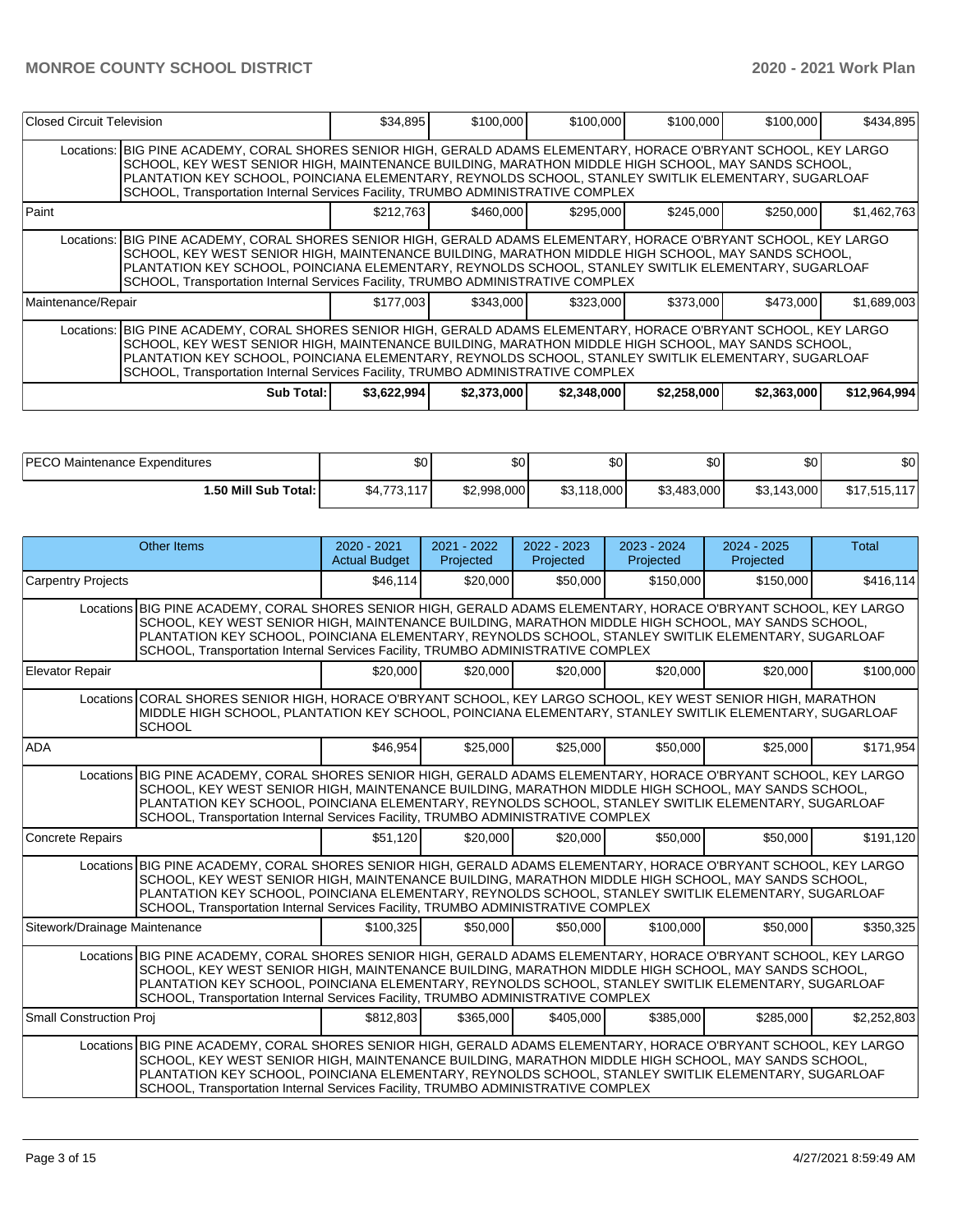| WWTP Maint/Sewer |                                                                                                                                                                                                                                                                                                                                                                                                                   | \$49.228    | \$25,000    | \$100,000   | \$370,000   | \$100,000   | \$644,228    |  |  |
|------------------|-------------------------------------------------------------------------------------------------------------------------------------------------------------------------------------------------------------------------------------------------------------------------------------------------------------------------------------------------------------------------------------------------------------------|-------------|-------------|-------------|-------------|-------------|--------------|--|--|
|                  | Locations BIG PINE ACADEMY, CORAL SHORES SENIOR HIGH, GERALD ADAMS ELEMENTARY, HORACE O'BRYANT SCHOOL, KEY LARGO<br>SCHOOL, KEY WEST SENIOR HIGH, MAINTENANCE BUILDING, MARATHON MIDDLE HIGH SCHOOL, MAY SANDS SCHOOL,<br>PLANTATION KEY SCHOOL, POINCIANA ELEMENTARY, REYNOLDS SCHOOL, STANLEY SWITLIK ELEMENTARY, SUGARLOAF<br>SCHOOL, Transportation Internal Services Facility, TRUMBO ADMINISTRATIVE COMPLEX |             |             |             |             |             |              |  |  |
| Plumbing         |                                                                                                                                                                                                                                                                                                                                                                                                                   | \$23.579    | \$100,000   | \$100,000   | \$100,000   | \$100,000   | \$423,579    |  |  |
|                  | Locations BIG PINE ACADEMY, CORAL SHORES SENIOR HIGH, GERALD ADAMS ELEMENTARY, HORACE O'BRYANT SCHOOL, KEY LARGO<br>SCHOOL, KEY WEST SENIOR HIGH, MAINTENANCE BUILDING, MARATHON MIDDLE HIGH SCHOOL, MAY SANDS SCHOOL,<br>PLANTATION KEY SCHOOL, POINCIANA ELEMENTARY, REYNOLDS SCHOOL, STANLEY SWITLIK ELEMENTARY, SUGARLOAF<br>SCHOOL, Transportation Internal Services Facility, TRUMBO ADMINISTRATIVE COMPLEX |             |             |             |             |             |              |  |  |
|                  | Total:                                                                                                                                                                                                                                                                                                                                                                                                            | \$4,773,117 | \$2,998,000 | \$3,118,000 | \$3,483,000 | \$3,143,000 | \$17,515,117 |  |  |

#### **Local 1.50 Mill Expenditure For Maintenance, Repair and Renovation**

Anticipated expenditures expected from local funding sources over the years covered by the current work plan.

| Item                                                         | 2020 - 2021<br><b>Actual Budget</b> | 2021 - 2022<br>Projected | 2022 - 2023<br>Projected | 2023 - 2024<br>Projected | 2024 - 2025<br>Projected | <b>Total</b> |
|--------------------------------------------------------------|-------------------------------------|--------------------------|--------------------------|--------------------------|--------------------------|--------------|
| Remaining Maint and Repair from 1.5 Mills                    | \$4,773,117                         | \$2,998,000              | \$3,118,000              | \$3,483,000              | \$3,143,000              | \$17,515,117 |
| Maintenance/Repair Salaries                                  | \$5,201,738                         | \$5,201,738              | \$5,207,521              | \$4,909,200              | \$5,037,632              | \$25,557,829 |
| <b>School Bus Purchases</b>                                  | \$530,000                           | \$530,000                | \$530,000                | \$530,000                | \$530,000                | \$2,650,000  |
| <b>Other Vehicle Purchases</b>                               | \$650,726                           | \$180,000                | \$150,000                | \$120,000                | \$120,000                | \$1,220,726  |
| Capital Outlay Equipment                                     | \$479,996                           | \$210,000                | \$180,000                | \$210,000                | \$210,000                | \$1,289,996  |
| <b>Rent/Lease Payments</b>                                   | \$175,000                           | \$175,000                | \$175,000                | \$175,000                | \$175,000                | \$875,000    |
| <b>COP Debt Service</b>                                      | \$3,820,406                         | \$3,820,406              | \$3,820,406              | \$3,820,406              | \$3,930,000              | \$19,211,624 |
| Rent/Lease Relocatables                                      | \$31,937                            | \$0                      | \$0                      | \$0                      | \$0                      | \$31,937     |
| <b>Environmental Problems</b>                                | \$38,000                            | \$50,000                 | \$0                      | \$0                      | \$0                      | \$88,000     |
| ls.1011.14 Debt Service                                      | \$0                                 | \$0                      | \$0                      | \$0                      | \$0                      | \$0          |
| <b>Special Facilities Construction Account</b>               | \$0                                 | \$0                      | \$0                      | \$0                      | \$0                      | \$0          |
| Premiums for Property Casualty Insurance - 1011.71<br>(4a,b) | \$613,000                           | \$613,000                | \$613,000                | \$613,000                | \$575,000                | \$3,027,000  |
| Qualified School Construction Bonds (QSCB)                   | \$0                                 | \$0                      | \$0                      | \$0                      | \$0                      | \$0          |
| Qualified Zone Academy Bonds (QZAB)                          | \$0                                 | \$0                      | \$0                      | \$0                      | \$0                      | \$0          |
| <b>Hurricane Repairs</b>                                     | \$10,000,000                        | \$0                      | \$0                      | \$0                      | \$0                      | \$10,000,000 |
| <b>Security Projects</b>                                     | \$363,504                           | \$110,000                | \$0                      | \$0                      | \$0                      | \$473,504    |
| Charter PECO & Millage Payments                              | \$457,600                           | \$414,049                | \$414,049                | \$414,049                | \$163,262                | \$1,863,009  |
| <b>Local Expenditure Totals:</b>                             | \$27,135,024                        | \$14,302,193             | \$14,207,976             | \$14,274,655             | \$13,883,894             | \$83,803,742 |

# **Revenue**

#### **1.50 Mill Revenue Source**

Schedule of Estimated Capital Outlay Revenue from each currently approved source which is estimated to be available for expenditures on the projects included in the tentative district facilities work program. All amounts are NET after considering carryover balances, interest earned, new COP's, 1011.14 and 1011.15 loans, etc. Districts cannot use 1.5-Mill funds for salaries except for those explicitly associated with maintenance/repair projects. (1011.71 (5), F.S.)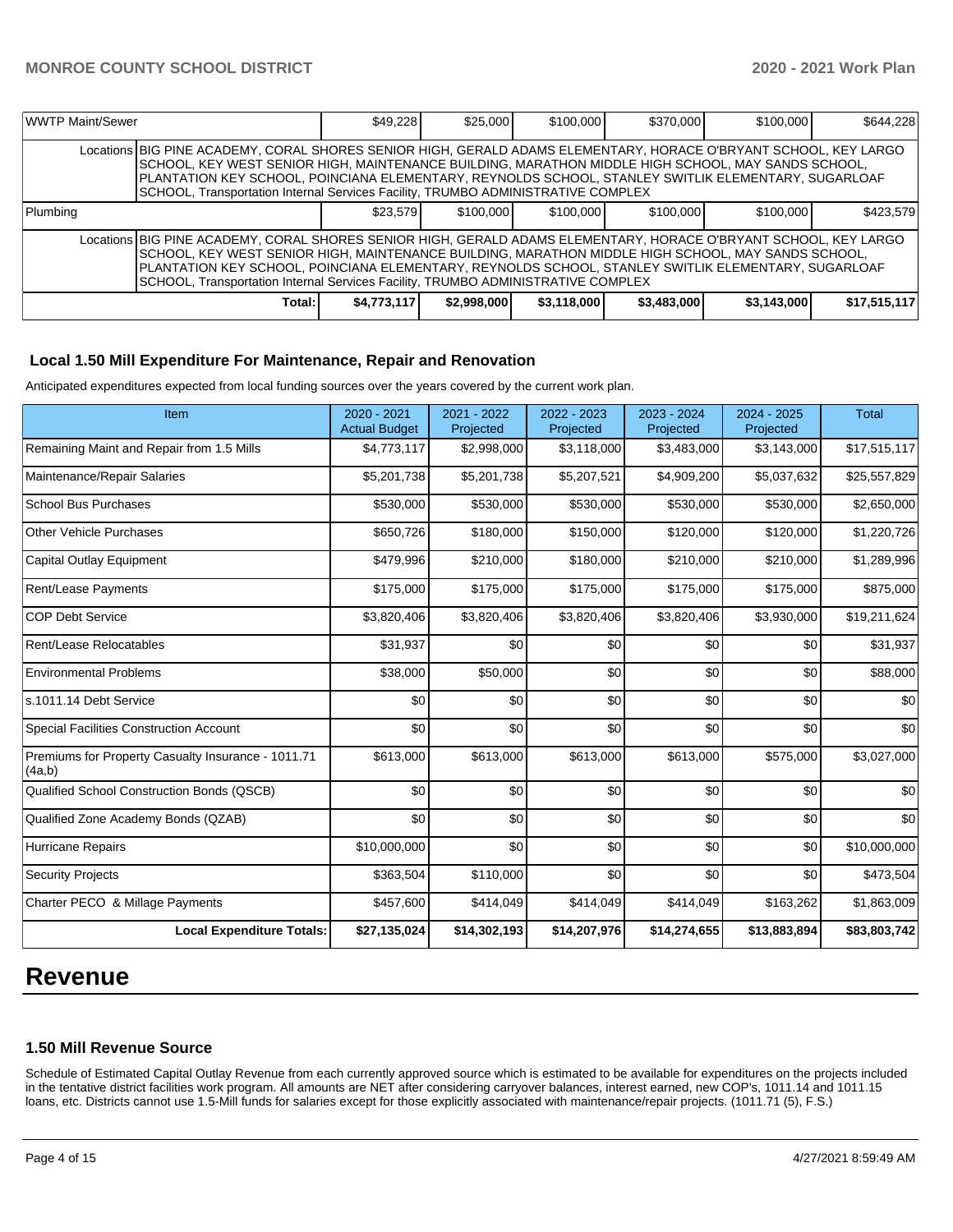# **MONROE COUNTY SCHOOL DISTRICT 2020 - 2021 Work Plan**

| <b>Item</b>                                                                         | Fund | $2020 - 2021$<br><b>Actual Value</b> | $2021 - 2022$<br>Projected | $2022 - 2023$<br>Projected | $2023 - 2024$<br>Projected | $2024 - 2025$<br>Projected | Total             |
|-------------------------------------------------------------------------------------|------|--------------------------------------|----------------------------|----------------------------|----------------------------|----------------------------|-------------------|
| $(1)$ Non-exempt property<br>lassessed valuation                                    |      | \$32,466,439,521                     | \$33,207,739,625           | \$34,235,156,510           | \$35,407,065,187           | \$36,744,683,458           | \$172,061,084,301 |
| $(2)$ The Millage projected for<br>discretionary capital outlay per<br>ls.1011.71   |      | 0.50                                 | 0.50                       | 0.50                       | 0.50                       | 0.50                       |                   |
| $(3)$ Full value of the 1.50-Mill<br>discretionary capital outlay per<br>ls.1011.71 |      | \$54,543,618                         | \$55,789,003               | \$57,515,063               | \$59,483,870               | \$61,731,068               | \$289.062.622     |
| $(4)$ Value of the portion of the 1.50<br>-Mill ACTUALLY levied                     | 370  | \$15,583,891                         | \$15,939,715               | \$16,432,875               | \$16,995,391               | \$17,637,448               | \$82,589,320      |
| $(5)$ Difference of lines (3) and (4)                                               |      | \$38,959,727                         | \$39,849,288               | \$41,082,188               | \$42,488,479               | \$44,093,620               | \$206,473,302     |

### **PECO Revenue Source**

The figure in the row designated "PECO Maintenance" will be subtracted from funds available for new construction because PECO maintenance dollars cannot be used for new construction.

| Item                                 | Fund | $2020 - 2021$<br><b>Actual Budget</b> | 2021 - 2022<br>Projected | 2022 - 2023<br>Projected | 2023 - 2024<br>Projected | $2024 - 2025$<br>Projected | Total            |
|--------------------------------------|------|---------------------------------------|--------------------------|--------------------------|--------------------------|----------------------------|------------------|
| <b>PECO New Construction</b>         | 340  | \$0                                   | \$0 <sub>1</sub>         | \$0                      | \$0 <sub>0</sub>         | \$0 <sub>1</sub>           | \$0 <sub>1</sub> |
| <b>PECO Maintenance Expenditures</b> |      | ا 30                                  | \$٥Ι                     | \$0                      | \$0 <sub>1</sub>         | \$0                        | \$0              |
|                                      |      | \$0                                   | \$0                      | \$0                      | \$0                      | \$0                        | \$0              |

# **CO & DS Revenue Source**

Revenue from Capital Outlay and Debt Service funds.

| <b>Item</b>                               | Fund | $2020 - 2021$<br><b>Actual Budget</b> | 2021 - 2022<br>Projected | 2022 - 2023<br>Projected | $2023 - 2024$<br>Projected | $2024 - 2025$<br>Projected | Total       |
|-------------------------------------------|------|---------------------------------------|--------------------------|--------------------------|----------------------------|----------------------------|-------------|
| ICO & DS Cash Flow-through<br>Distributed | 360  | \$267.221                             | \$267.221                | \$267.221                | \$267.221                  | \$267.221                  | \$1,336,105 |
| ICO & DS Interest on<br>Undistributed CO  | 360  | \$7.678                               | \$7.678                  | \$7.678                  | \$7.678                    | \$7,678                    | \$38,390    |
|                                           |      | \$274.899                             | \$274.899                | \$274.899                | \$274.899                  | \$274.899                  | \$1,374,495 |

#### **Fair Share Revenue Source**

Nothing reported for this section. All legally binding commitments for proportionate fair-share mitigation for impacts on public school facilities must be included in the 5-year district work program.

#### **Sales Surtax Referendum**

Specific information about any referendum for a 1-cent or ½-cent surtax referendum during the previous year.

**Did the school district hold a surtax referendum during the past fiscal year 2019 - 2020?**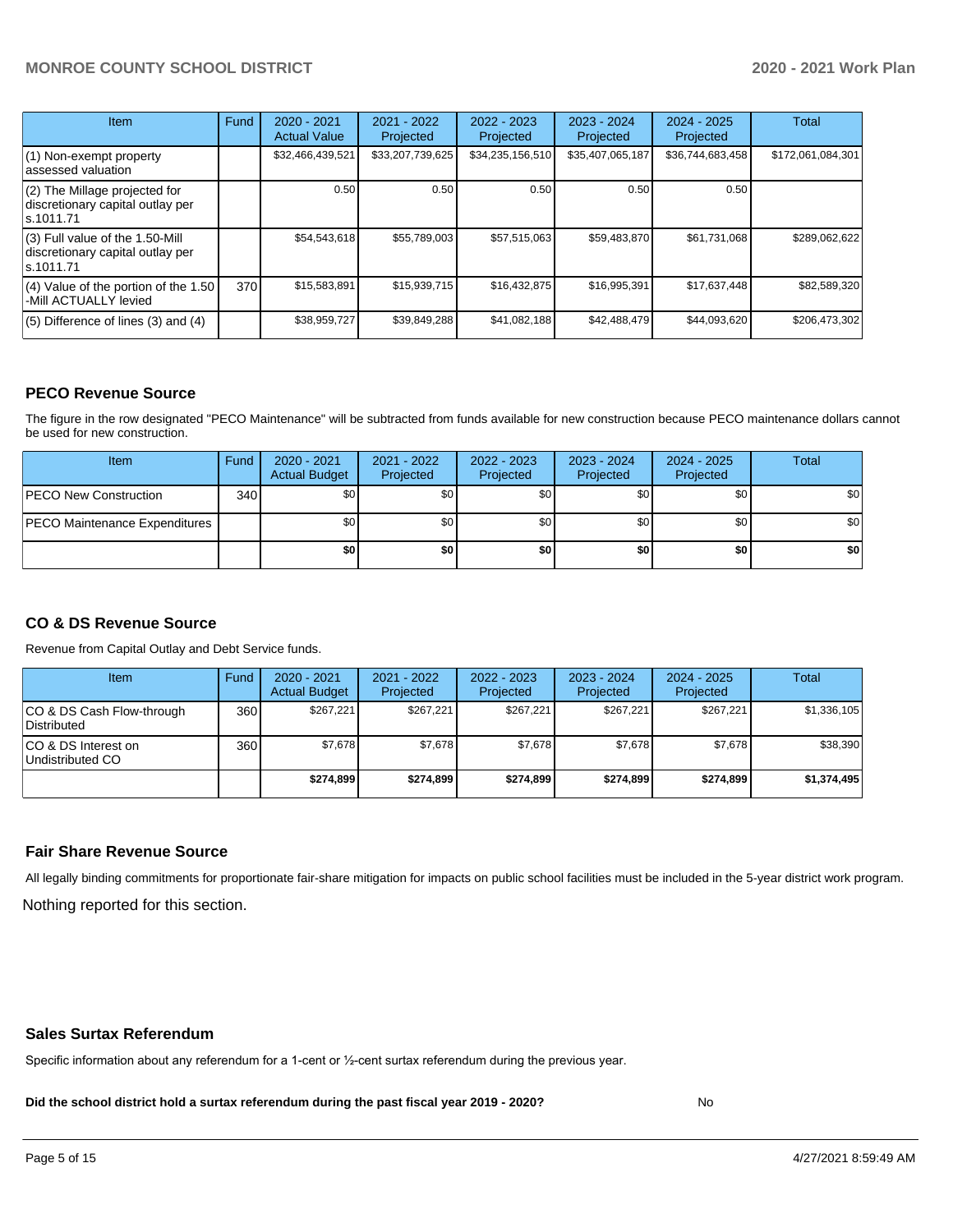# **Additional Revenue Source**

Any additional revenue sources

| Item                                                                                                        | 2020 - 2021<br><b>Actual Value</b> | 2021 - 2022<br>Projected | 2022 - 2023<br>Projected | 2023 - 2024<br>Projected | 2024 - 2025<br>Projected | <b>Total</b>  |
|-------------------------------------------------------------------------------------------------------------|------------------------------------|--------------------------|--------------------------|--------------------------|--------------------------|---------------|
| Proceeds from a s.1011.14/15 F.S. Loans                                                                     | \$0                                | \$0                      | \$0                      | \$0                      | \$0                      | \$0           |
| District Bonds - Voted local bond<br>referendum proceeds per s.9, Art VII<br><b>State Constitution</b>      | \$0                                | \$0                      | \$0                      | \$0                      | \$0                      | \$0           |
| Proceeds from Special Act Bonds                                                                             | \$0                                | \$0                      | \$0                      | \$0                      | \$0                      | \$0           |
| Estimated Revenue from CO & DS Bond<br>Sale                                                                 | \$0                                | \$0                      | \$0                      | \$0                      | \$0                      | \$0           |
| Proceeds from Voted Capital<br>Improvements millage                                                         | \$0                                | \$0                      | \$0                      | \$0                      | \$0                      | \$0           |
| Other Revenue for Other Capital Projects                                                                    | \$1,031,509                        | \$414,049                | \$414,049                | \$414,049                | \$163,262                | \$2,436,918   |
| Proceeds from 1/2 cent sales surtax<br>authorized by school board                                           | \$17,000,000                       | \$19,000,000             | \$19,000,000             | \$19,000,000             | \$20,000,000             | \$94,000,000  |
| Proceeds from local governmental<br>infrastructure sales surtax                                             | \$0                                | \$0                      | \$0                      | \$0                      | \$0                      | \$0           |
| Proceeds from Certificates of<br>Participation (COP's) Sale                                                 | \$0                                | \$25,000,000             | \$0                      | \$0                      | \$0                      | \$25,000,000  |
| Classrooms First Bond proceeds amount<br>authorized in FY 1997-98                                           | \$0                                | \$0                      | \$0                      | \$0                      | \$0                      | \$0           |
| Classrooms for Kids                                                                                         | \$0                                | \$0                      | \$0                      | \$0                      | \$0                      | \$0           |
| <b>District Equity Recognition</b>                                                                          | \$0                                | \$0                      | \$0                      | \$0                      | \$0                      | \$0           |
| <b>Federal Grants</b>                                                                                       | \$0                                | \$0                      | \$0                      | \$0                      | \$0                      | \$0           |
| Proportionate share mitigation (actual<br>cash revenue only, not in kind donations)                         | \$0                                | \$0                      | \$0                      | \$0                      | \$0                      | \$0           |
| Impact fees received                                                                                        | \$0                                | \$0                      | \$0                      | \$0                      | \$0                      | \$0           |
| Private donations                                                                                           | \$0                                | \$0                      | \$0                      | \$0                      | \$0                      | \$0           |
| Grants from local governments or not-for-<br>profit organizations                                           | \$0                                | \$0                      | \$0                      | \$0                      | \$0                      | \$0           |
| Interest, Including Profit On Investment                                                                    | \$0                                | \$0                      | \$0                      | \$0                      | \$0                      | \$0           |
| Revenue from Bonds pledging proceeds<br>from 1 cent or 1/2 cent Sales Surtax                                | \$0                                | \$0                      | \$0                      | \$0                      | \$0                      | \$0           |
| <b>Total Fund Balance Carried Forward</b>                                                                   | \$31,762,460                       | \$0                      | \$0                      | \$0                      | \$0                      | \$31,762,460  |
| General Capital Outlay Obligated Fund<br>Balance Carried Forward From Total<br>Fund Balance Carried Forward | \$0                                | \$0                      | \$0                      | \$0                      | \$0                      | \$0           |
| <b>Special Facilities Construction Account</b>                                                              | \$0                                | \$0                      | \$0                      | \$0                      | \$0                      | \$0           |
| One Cent - 1/2 Cent Sales Surtax Debt<br>Service From Total Fund Balance Carried<br>Forward                 | \$0                                | \$0                      | \$0                      | \$0                      | \$0                      | \$0           |
| Capital Outlay Projects Funds Balance<br>Carried Forward From Total Fund<br><b>Balance Carried Forward</b>  | \$0                                | \$0                      | \$0                      | \$0                      | \$0                      | \$0           |
| <b>Subtotal</b>                                                                                             | \$49,793,969                       | \$44,414,049             | \$19,414,049             | \$19,414,049             | \$20,163,262             | \$153,199,378 |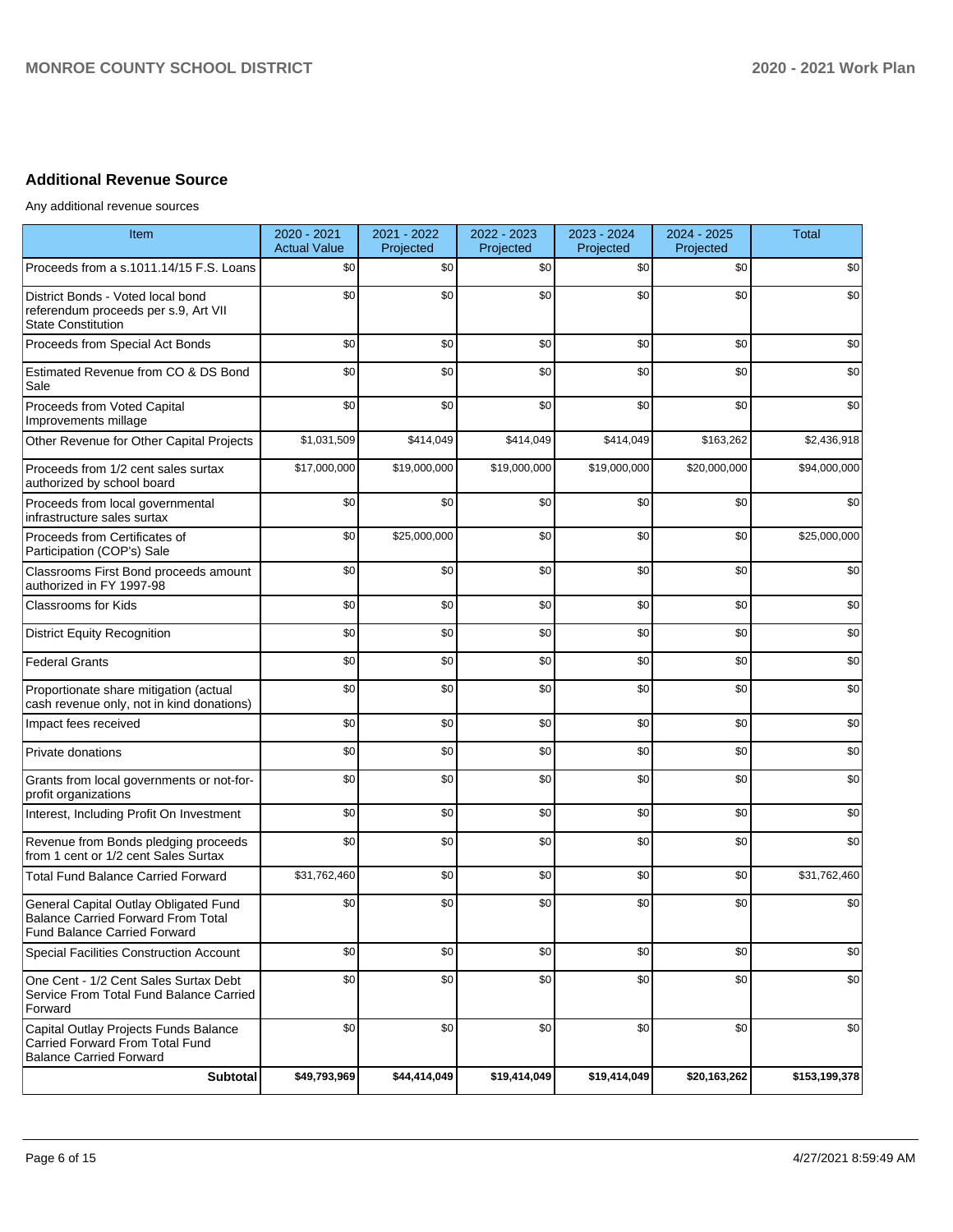# **Total Revenue Summary**

| Item Name                                                   | $2020 - 2021$<br><b>Budget</b> | $2021 - 2022$<br>Projected | $2022 - 2023$<br>Projected | $2023 - 2024$<br>Projected | $2024 - 2025$<br>Projected | <b>Five Year Total</b> |
|-------------------------------------------------------------|--------------------------------|----------------------------|----------------------------|----------------------------|----------------------------|------------------------|
| Local 1.5 Mill Discretionary Capital Outlay<br>l Revenue    | \$15,583,891                   | \$15,939,715               | \$16,432,875               | \$16,995,391               | \$17,637,448               | \$82,589,320           |
| IPECO and 1.5 Mill Maint and Other 1.5<br>Mill Expenditures | (\$27,135,024)                 | (S14.302.193)              | (\$14,207,976)             | (S14, 274, 655)            | (S13, 883, 894)            | (\$83,803,742)         |
| <b>PECO Maintenance Revenue</b>                             | \$0 <sub>1</sub>               | \$0 <sub>1</sub>           | \$0                        | \$0                        | \$0                        | \$0                    |
| <b>Available 1.50 Mill for New</b><br><b>Construction</b>   | $($ \$11,551,133)              | \$1,637,522                | \$2,224,899                | \$2,720,736                | \$3,753,554                | (\$1,214,422)          |

| <b>Item Name</b>                      | 2020 - 2021<br><b>Budget</b> | 2021 - 2022<br>Projected | 2022 - 2023<br>Projected | 2023 - 2024<br>Projected | 2024 - 2025<br>Projected | <b>Five Year Total</b> |
|---------------------------------------|------------------------------|--------------------------|--------------------------|--------------------------|--------------------------|------------------------|
| ICO & DS Revenue                      | \$274,899                    | \$274,899                | \$274,899                | \$274,899                | \$274,899                | \$1,374,495            |
| <b>IPECO New Construction Revenue</b> | \$0                          | \$0                      | \$0                      | \$0                      | \$0                      | \$0                    |
| Other/Additional Revenue              | \$49,793,969                 | \$44,414,049             | \$19.414.049             | \$19,414,049             | \$20.163.262             | \$153,199,378          |
| <b>Total Additional Revenuel</b>      | \$50,068,868                 | \$44,688,948             | \$19,688,948             | \$19,688,948             | \$20,438,161             | \$154,573,873          |
| Total Available Revenue               | \$38,517,735                 | \$46,326,470             | \$21,913,847             | \$22,409,684             | \$24,191,715             | \$153,359,451          |

# **Project Schedules**

# **Capacity Project Schedules**

A schedule of capital outlay projects necessary to ensure the availability of satisfactory classrooms for the projected student enrollment in K-12 programs.

Nothing reported for this section.

Nothing reported for this section.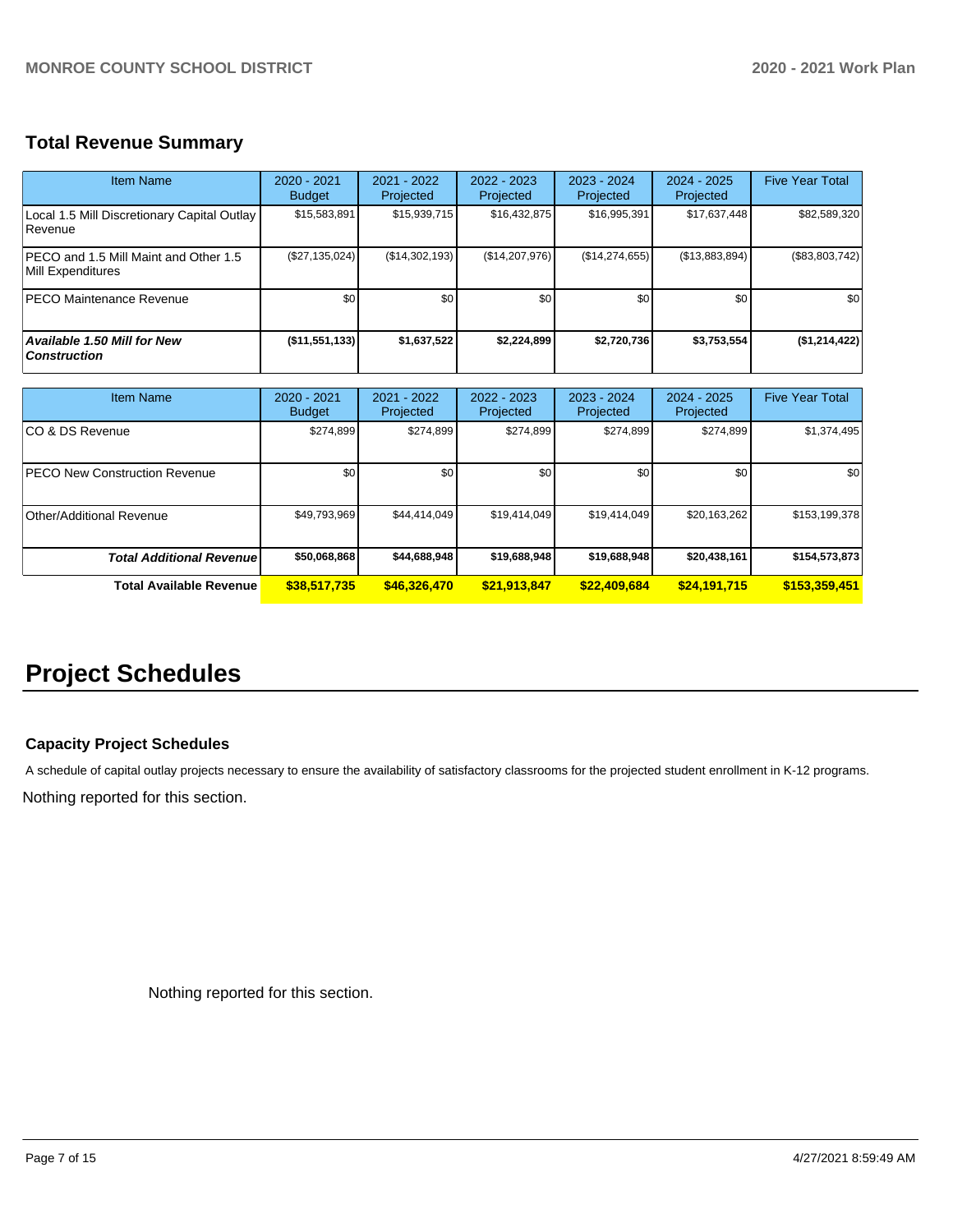#### **Other Project Schedules**

| <b>Project Description</b>                                     | Location                                                 | 2020 - 2021<br><b>Actual Budget</b> | 2021 - 2022<br>Projected | 2022 - 2023<br>Projected | 2023 - 2024<br>Projected | 2024 - 2025<br>Projected | <b>Total</b>                 | Funded  |
|----------------------------------------------------------------|----------------------------------------------------------|-------------------------------------|--------------------------|--------------------------|--------------------------|--------------------------|------------------------------|---------|
| TRMS - bleacher/concession<br>renovation                       | <b>KEY WEST SENIOR</b><br><b>HIGH</b>                    | \$1,143,006                         | \$4,000,000              | \$6,995,000              | \$5,000,000              | \$0                      | \$17,138,006 No              |         |
| <b>Reynolds Renovation</b>                                     | REYNOLDS SCHOOL                                          | \$0                                 | \$1                      | \$0                      | \$0                      | \$0                      |                              | $$1$ No |
| Debt service Half Cent                                         | Location not specified                                   | \$12,770,000                        | \$12,770,000             | \$12,770,000             | \$12,770,000             | \$12,700,000             | \$63,780,000 Yes             |         |
| Technology                                                     | Location not specified                                   | \$7,296,889                         | \$4,490,000              | \$2,125,000              | \$4,457,000              | \$3,200,000              | \$21,568,889 Yes             |         |
| <b>Future Non Capacity Projects</b><br>not yet identified      | Location not specified                                   | \$1,925,495                         | \$1,566,470              | \$7,018,847              | \$5,182,684              | \$8,291,714              | \$23,985,210 Yes             |         |
| Lower Keys Transportation<br><b>Facility Land Construction</b> | Location not specified                                   | \$3,695,038                         | \$0                      | \$0                      | \$0                      | \$0                      | \$3,695,038 Yes              |         |
| Athletic fields - "Back Yard"                                  | <b>KEY WEST SENIOR</b><br><b>HIGH</b>                    | \$10,705,088                        | \$0                      | \$0                      | \$0                      | \$0                      | \$10,705,088 Yes             |         |
| Ruth Hargrove Renovations                                      | <b>MAINTENANCE</b><br><b>BUILDING</b>                    | \$1                                 | \$0                      | \$0                      | \$0                      | \$0                      |                              | $$1$ No |
| Relocate Administration<br>Headquarters                        | <b>TRUMBO</b><br><b>ADMINISTRATIVE</b><br><b>COMPLEX</b> | \$1                                 | \$0                      | \$0                      | \$0                      | \$0                      |                              | $$1$ No |
| Construction/Renovation                                        | SUGARLOAF SCHOOL                                         | \$2,125,225                         | \$25,000,000             | \$0                      | \$0                      | \$0                      | \$27,125,225 Yes             |         |
| <b>Athletic Field</b>                                          | <b>CORAL SHORES</b><br><b>SENIOR HIGH</b>                | \$0                                 | \$2,500,000              | \$0                      | \$0                      | \$0                      | \$2,500,000 Yes              |         |
|                                                                |                                                          | \$39,660,743                        | \$50,326,471             | \$28,908,847             | \$27,409,684             |                          | $$24,191,714$ $$170,497,459$ |         |

Major renovations, remodeling, and additions of capital outlay projects that do not add capacity to schools.

#### **Additional Project Schedules**

Any projects that are not identified in the last approved educational plant survey.

Nothing reported for this section.

#### **Non Funded Growth Management Project Schedules**

Schedule indicating which projects, due to planned development, that CANNOT be funded from current revenues projected over the next five years.

Nothing reported for this section.

# **Tracking**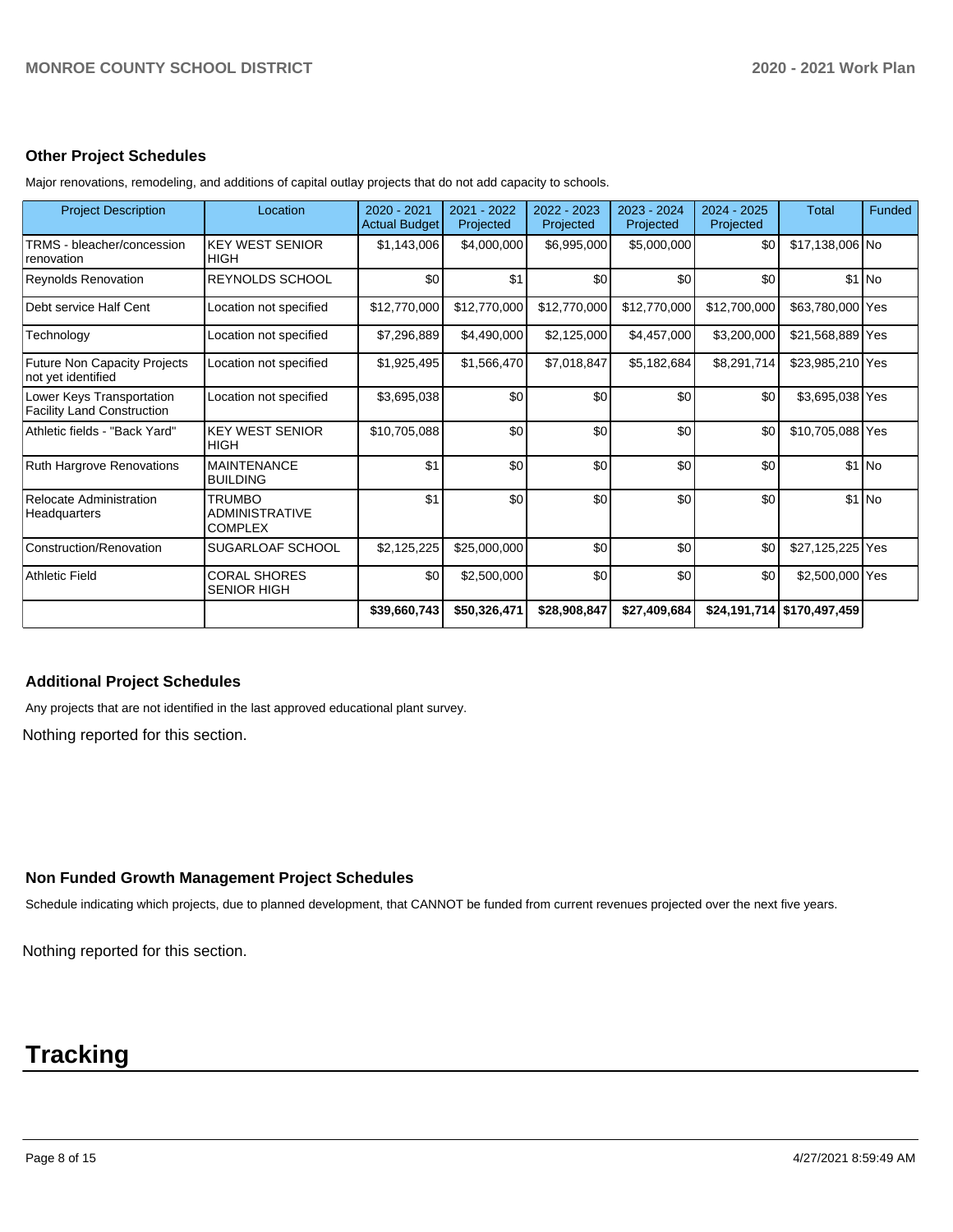# **Capacity Tracking**

| Location                                | $2020 -$<br>2021 Satis.<br>Stu. Sta. | Actual<br>$2020 -$<br><b>2021 FISH</b><br>Capacity | Actual<br>$2019 -$<br>2020<br><b>COFTE</b> | # Class<br>Rooms | Actual<br>Average<br>$2020 -$<br>2021 Class<br><b>Size</b> | Actual<br>$2020 -$<br>2021<br><b>Utilization</b> | <b>New</b><br>Stu.<br>Capacity | <b>New</b><br>Rooms to<br>be<br>Added/Re<br>moved | Projected<br>$2024 -$<br>2025<br><b>COFTE</b> | Projected<br>$2024 -$<br>2025<br><b>Utilization</b> | Projected<br>$2024 -$<br>2025 Class<br><b>Size</b> |
|-----------------------------------------|--------------------------------------|----------------------------------------------------|--------------------------------------------|------------------|------------------------------------------------------------|--------------------------------------------------|--------------------------------|---------------------------------------------------|-----------------------------------------------|-----------------------------------------------------|----------------------------------------------------|
| <b>CORAL SHORES</b><br> SENIOR HIGH     | 1,130                                | 960                                                | 742                                        | 51               | 15                                                         | 77.00 %                                          | $\Omega$                       | 0                                                 | 750                                           | 78.00 %                                             | 15                                                 |
| <b>KEY WEST SENIOR</b><br><b>HIGH</b>   | 1,499                                | 1,349                                              | 1,197                                      | 62               | 19                                                         | 89.00 %                                          | $\Omega$                       | $\Omega$                                          | 1,208                                         | 90.00 %                                             | 19                                                 |
| <b>HORACE O'BRYANT</b><br><b>SCHOOL</b> | 1,281                                | 1,152                                              | 1,067                                      | 64               | 17                                                         | 93.00 %                                          | $\Omega$                       | $\Omega$                                          | 1.080                                         | 94.00 %                                             | 17                                                 |
| MARATHON MIDDLE<br><b>HIGH SCHOOL</b>   | 1,523                                | 1,370                                              | 664                                        | 65               | 10                                                         | 48.00 %                                          | $\Omega$                       | $\Omega$                                          | 680                                           | 50.00 %                                             | 10                                                 |
| IMAY SANDS SCHOOL                       | 144                                  | 144                                                | 99                                         | 8                | 12                                                         | 69.00 %                                          | $\Omega$                       | $\Omega$                                          | $\Omega$                                      | 0.00%                                               | $\Omega$                                           |
| <b>POINCIANA</b><br>ELEMENTARY          | 672                                  | 672                                                | 525                                        | 36               | 15                                                         | 78.00 %                                          | $\Omega$                       | $\Omega$                                          | 600                                           | 89.00 %                                             | 17                                                 |
| <b>ISUGARLOAF SCHOOL</b>                | 1,039                                | 935                                                | 597                                        | 47               | 13 <sup>1</sup>                                            | 64.00 %                                          | $\Omega$                       | $\Omega$                                          | 625                                           | 67.00 %                                             | 13                                                 |
| <b>STANLEY SWITLIK</b><br>ELEMENTARY    | 736                                  | 736                                                | 564                                        | 40               | 14                                                         | 77.00 %                                          | $\Omega$                       | $\Omega$                                          | 656                                           | 89.00 %                                             | 16                                                 |
| <b>KEY LARGO SCHOOL</b>                 | 1,382                                | 1,243                                              | 795                                        | 67               | 12                                                         | 64.00%                                           | $\Omega$                       | $\Omega$                                          | 824                                           | 66.00 %                                             | 12                                                 |
| <b>GERALD ADAMS</b><br>ELEMENTARY       | 631                                  | 631                                                | 523                                        | 35               | 15                                                         | 83.00 %                                          | $\Omega$                       | $\Omega$                                          | 580                                           | 92.00 %                                             | 17                                                 |
| <b>PLANTATION KEY</b><br> SCHOOL        | 719                                  | 647                                                | 590                                        | 37               | 16                                                         | 91.00%                                           | $\Omega$                       | $\Omega$                                          | 630                                           | 97.00 %                                             | 17                                                 |
|                                         | 10,756                               | 9,839                                              | 7,363                                      | 512              | 14                                                         | 74.83%                                           | $\Omega$                       | 0                                                 | 7,633                                         | 77.58%                                              | 15                                                 |

The COFTE Projected Total (7,633) for 2024 - 2025 must match the Official Forecasted COFTE Total (7,633 ) for 2024 - 2025 before this section can be completed. In the event that the COFTE Projected Total does not match the Official forecasted COFTE, then the Balanced Projected COFTE Table should be used to balance COFTE.

| Projected COFTE for 2024 - 2025 |       |  |  |  |  |  |
|---------------------------------|-------|--|--|--|--|--|
| Elementary (PK-3)               | 2,243 |  |  |  |  |  |
| Middle $(4-8)$                  | 2,926 |  |  |  |  |  |
| High (9-12)                     | 2,464 |  |  |  |  |  |
|                                 | 7,633 |  |  |  |  |  |

| <b>Grade Level Type</b> | <b>Balanced Projected</b><br>COFTE for 2024 - 2025 |
|-------------------------|----------------------------------------------------|
| Elementary (PK-3)       |                                                    |
| Middle $(4-8)$          |                                                    |
| High (9-12)             |                                                    |
|                         | 7,633                                              |

#### **Relocatable Replacement**

Number of relocatable classrooms clearly identified and scheduled for replacement in the school board adopted financially feasible 5-year district work program.

| -ocation                               | $2020 -$<br>2021 | $-2022$<br>2021 | 2022 - 2023 | 2023 - 2024 | 2024 - 2025 | Year 5 Total |
|----------------------------------------|------------------|-----------------|-------------|-------------|-------------|--------------|
| <b>Total Relocatable Replacements:</b> |                  |                 |             |             |             | 0            |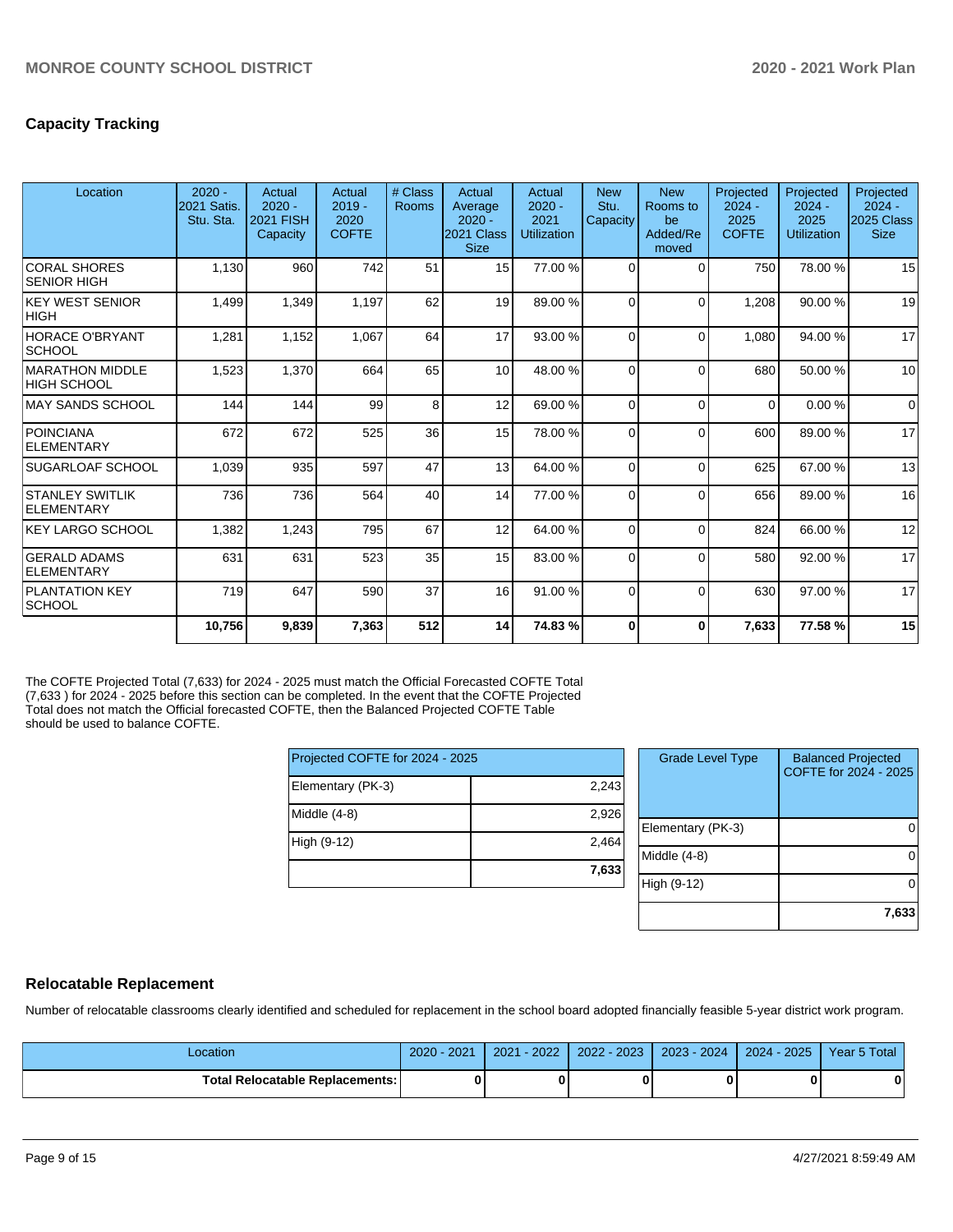# **Charter Schools Tracking**

Information regarding the use of charter schools.

| Location-Type           | # Relocatable<br>units or<br>permanent<br>classrooms | Owner           | Year Started or<br>Scheduled | <b>Student</b><br><b>Stations</b> | <b>Students</b><br>Enrolled | Years in<br>Contract | <b>Total Charter</b><br><b>Students</b><br>projected for<br>$2024 - 2025$ |
|-------------------------|------------------------------------------------------|-----------------|------------------------------|-----------------------------------|-----------------------------|----------------------|---------------------------------------------------------------------------|
| BPA, Big Pine Key       |                                                      | 12 SCHOOL BOARD | 2007                         | 108                               | 109                         | 15                   | 105                                                                       |
| <b>Treasure Village</b> |                                                      | 16 LEASE RENT   | 1998                         | 220                               | 216                         | 15 <sup>1</sup>      | 230                                                                       |
| KW Montessori           |                                                      | 8 SCHOOL BOARD  | 2016                         | 144                               | 100 <sup>1</sup>            | 15                   | 120                                                                       |
| Sigsbee Charter         |                                                      | 37 OTHER        | 2010                         | 720                               | 542                         | 15                   | 550                                                                       |
| Somerset Island Prep    |                                                      | 3OTHER          | 2011                         | 75                                | 47                          | 10 <sup>1</sup>      | 80                                                                        |
| <b>Ocean Studies</b>    |                                                      | 4 LEASE RENT    | 2011                         | 72                                | 105                         | 10 <sup>1</sup>      | 180                                                                       |
|                         | 80                                                   |                 |                              | 1,339                             | 1,119                       |                      | 1,265                                                                     |

### **Special Purpose Classrooms Tracking**

The number of classrooms that will be used for certain special purposes in the current year, by facility and type of classroom, that the district will, 1), not use for educational purposes, and 2), the co-teaching classrooms that are not open plan classrooms and will be used for educational purposes.

| School                                         | School Type | # of Elementary<br>K-3 Classrooms | # of Middle 4-8<br><b>Classrooms</b> | # of High $9-12$<br><b>Classrooms</b> | # of $ESE$<br><b>Classrooms</b> | # of Combo<br><b>Classrooms</b> | Total<br><b>Classrooms</b> |
|------------------------------------------------|-------------|-----------------------------------|--------------------------------------|---------------------------------------|---------------------------------|---------------------------------|----------------------------|
| <b>CORAL SHORES SENIOR HIGH</b>                | Educational |                                   |                                      |                                       |                                 |                                 |                            |
| <b>IMARATHON MIDDLE HIGH</b><br><b>ISCHOOL</b> | Educational |                                   |                                      |                                       |                                 |                                 |                            |
| <b>GERALD ADAMS ELEMENTARY</b>                 | Educational |                                   |                                      |                                       |                                 |                                 |                            |
| <b>Total Educational Classrooms:</b>           |             |                                   |                                      |                                       |                                 |                                 |                            |

| School                         | School Type                          | # of Elementary<br>K-3 Classrooms | # of Middle 4-8<br><b>Classrooms</b> | # of High $9-12$<br><b>Classrooms</b> | # of $ESE$<br><b>Classrooms</b> | # of Combo<br><b>Classrooms</b> | Total<br><b>Classrooms</b> |
|--------------------------------|--------------------------------------|-----------------------------------|--------------------------------------|---------------------------------------|---------------------------------|---------------------------------|----------------------------|
| <b>POINCIANA ELEMENTARY</b>    | Co-Teaching                          |                                   |                                      |                                       |                                 |                                 | 8                          |
| <b>GERALD ADAMS ELEMENTARY</b> | Co-Teaching                          |                                   |                                      |                                       |                                 |                                 |                            |
| <b>PLANTATION KEY SCHOOL</b>   | Co-Teaching                          |                                   |                                      |                                       |                                 |                                 |                            |
|                                | <b>Total Co-Teaching Classrooms:</b> |                                   |                                      |                                       |                                 |                                 | 10                         |

# **Infrastructure Tracking**

**Necessary offsite infrastructure requirements resulting from expansions or new schools. This section should include infrastructure information related to capacity project schedules and other project schedules (Section 4).** 

Not Specified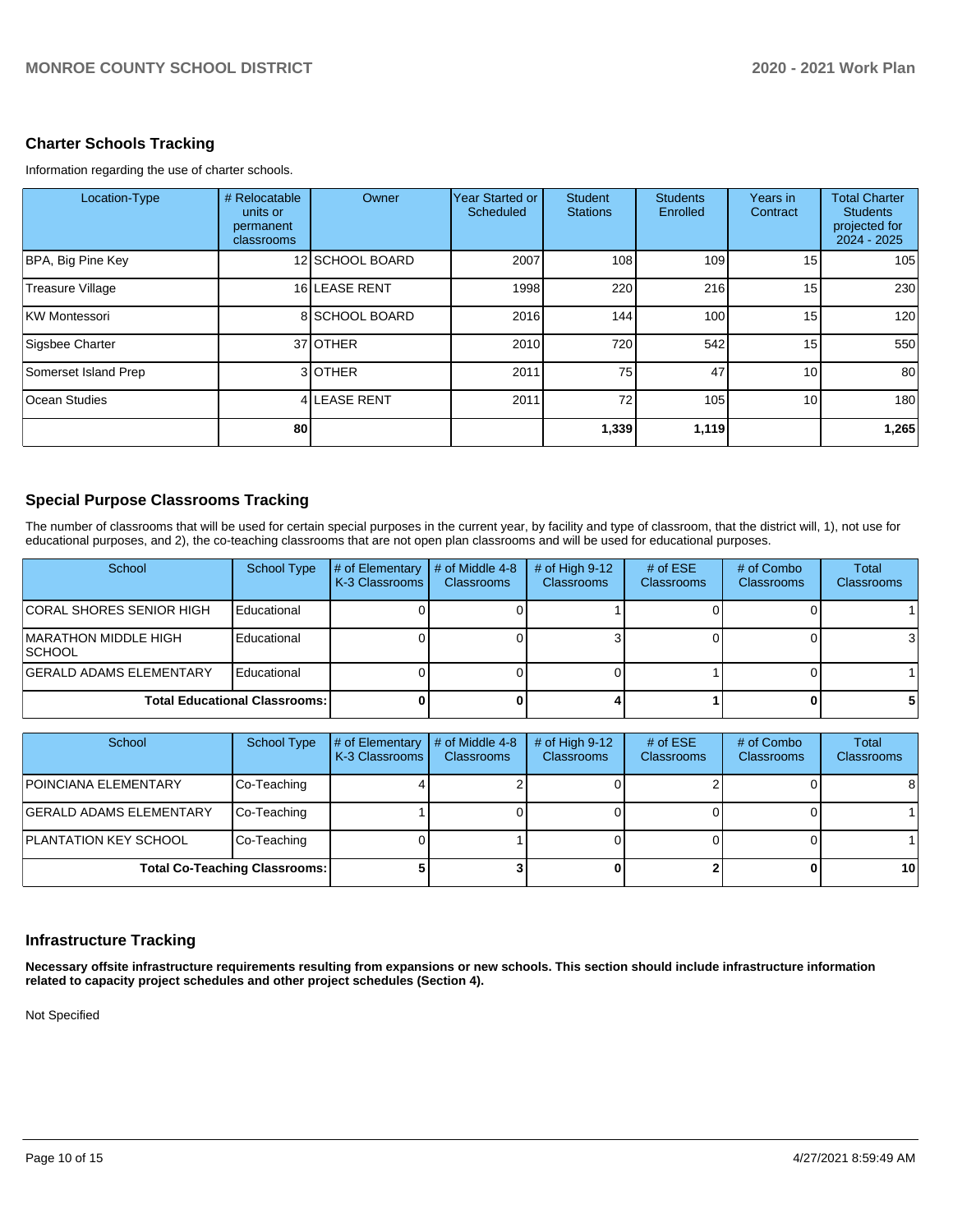**Proposed location of planned facilities, whether those locations are consistent with the comprehensive plans of all affected local governments, and recommendations for infrastructure and other improvements to land adjacent to existing facilities. Provisions of 1013.33(12), (13) and (14) and 1013.36 must be addressed for new facilities planned within the 1st three years of the plan (Section 5).** 

#### Not Specified

**Consistent with Comp Plan?** No

#### **Net New Classrooms**

The number of classrooms, by grade level and type of construction, that were added during the last fiscal year.

| List the net new classrooms added in the 2019 - 2020 fiscal year.                                                                                       |                              |                                   |                                | List the net new classrooms to be added in the 2020 - 2021 fiscal<br>year. |                              |                            |                                |                        |
|---------------------------------------------------------------------------------------------------------------------------------------------------------|------------------------------|-----------------------------------|--------------------------------|----------------------------------------------------------------------------|------------------------------|----------------------------|--------------------------------|------------------------|
| "Classrooms" is defined as capacity carrying classrooms that are added to increase<br>capacity to enable the district to meet the Class Size Amendment. |                              |                                   |                                | Totals for fiscal year 2020 - 2021 should match totals in Section 15A.     |                              |                            |                                |                        |
| Location                                                                                                                                                | $2019 - 2020$ #<br>Permanent | $2019 - 2020$ #<br><b>Modular</b> | $2019 - 2020$ #<br>Relocatable | $2019 - 2020$<br>Total                                                     | $2020 - 2021$ #<br>Permanent | $2020 - 2021$ #<br>Modular | $2020 - 2021$ #<br>Relocatable | $2020 - 2021$<br>Total |
| Elementary (PK-3)                                                                                                                                       |                              |                                   |                                |                                                                            |                              |                            |                                |                        |
| Middle (4-8)                                                                                                                                            |                              |                                   |                                |                                                                            |                              |                            |                                | $\Omega$               |
| High (9-12)                                                                                                                                             |                              |                                   |                                |                                                                            |                              |                            |                                | 0                      |
|                                                                                                                                                         |                              |                                   |                                |                                                                            |                              |                            |                                | 0                      |

#### **Relocatable Student Stations**

Number of students that will be educated in relocatable units, by school, in the current year, and the projected number of students for each of the years in the workplan.

| <b>Site</b>                                       | 2020 - 2021 | 2021 - 2022 | 2022 - 2023 | 2023 - 2024 | 2024 - 2025  | 5 Year Average |
|---------------------------------------------------|-------------|-------------|-------------|-------------|--------------|----------------|
| CORAL SHORES SENIOR HIGH                          | ∩           |             | 0           | $\Omega$    | n            | 0              |
| <b>KEY WEST SENIOR HIGH</b>                       | 0           |             | 0           | $\Omega$    | <sup>0</sup> | 0              |
| HORACE O'BRYANT SCHOOL                            | 0           | U           | 0           | $\Omega$    | 0            | 0              |
| <b>MARATHON MIDDLE HIGH SCHOOL</b>                |             |             | 0           | $\Omega$    | ∩            | 0              |
| <b>MAY SANDS SCHOOL</b>                           | 0           | ი           | 0           | 0           | 0            | 0              |
| POINCIANA ELEMENTARY                              | 44          | 44          | 44          | 44          | 44           | 44             |
| <b>SUGARLOAF SCHOOL</b>                           | 0           |             | 0           | $\Omega$    | 0            | 0              |
| <b>STANLEY SWITLIK ELEMENTARY</b>                 | 0           | U           | 0           | $\Omega$    | 0            | 0              |
| KEY LARGO SCHOOL                                  | 0           |             | $\Omega$    | $\Omega$    | $\Omega$     | 0              |
| <b>GERALD ADAMS ELEMENTARY</b>                    | 0           | ი           | 0           | $\Omega$    | 0            | 0              |
| <b>PLANTATION KEY SCHOOL</b>                      | 0           | ∩           | $\Omega$    | $\Omega$    | $\Omega$     | $\Omega$       |
| Totals for MONROE COUNTY SCHOOL DISTRICT          |             |             |             |             |              |                |
| Total students in relocatables by year.           | 44          | 44          | 44          | 44          | 44           | 44             |
| Total number of COFTE students projected by year. | 7,452       | 7,550       | 7,605       | 7,626       | 7,633        | 7,573          |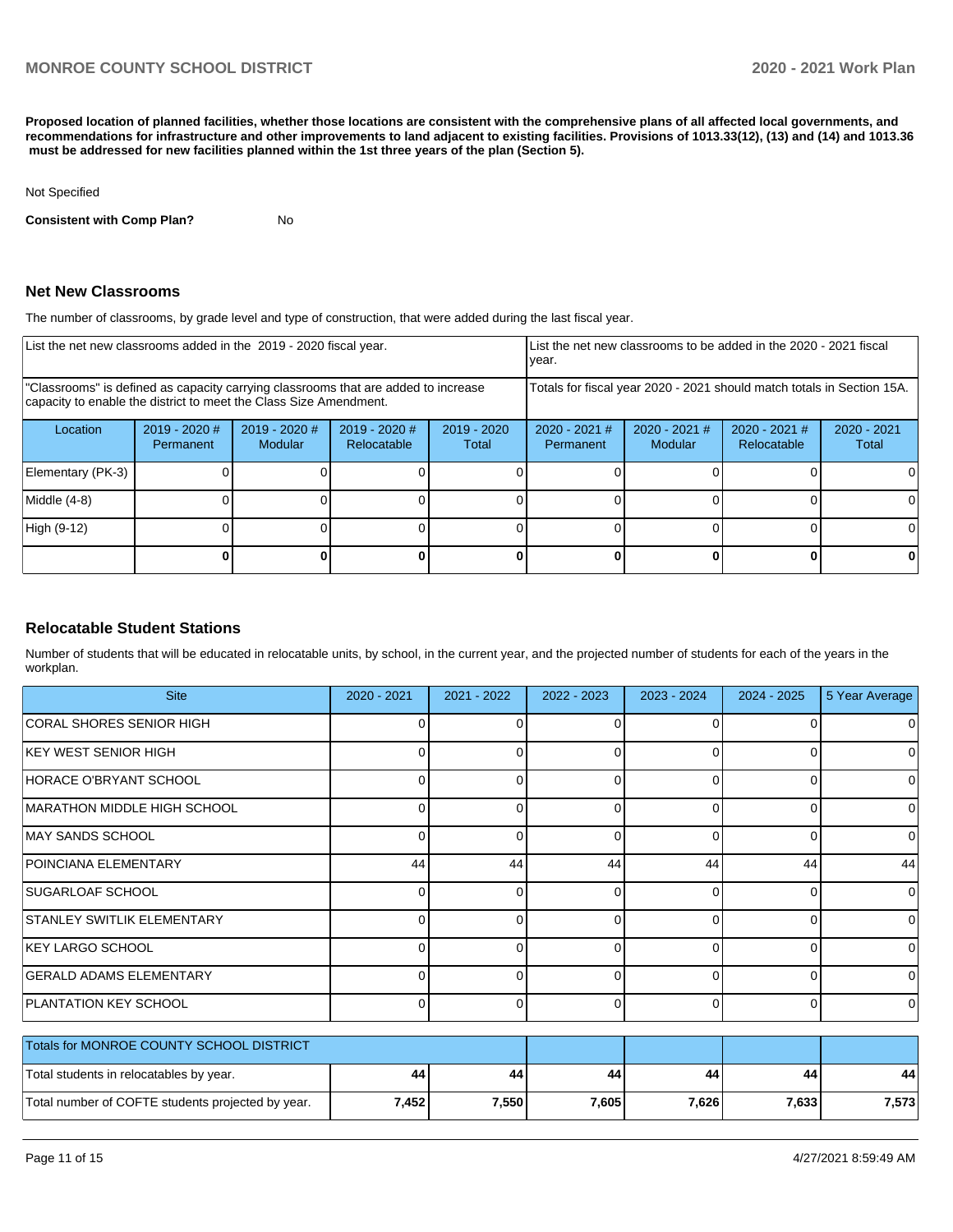| $\overline{\phantom{0}}$<br>l Darcant<br>relocatables by<br>vear. | $\mathbf{a}$<br>,,,, | 7٥. | - 01<br>-.<br>- 70 | -<br>70 I | $\Omega$<br>7٥ | $\mathbf{a}$<br>Yo I |
|-------------------------------------------------------------------|----------------------|-----|--------------------|-----------|----------------|----------------------|

### **Leased Facilities Tracking**

Exising leased facilities and plans for the acquisition of leased facilities, including the number of classrooms and student stations, as reported in the educational plant survey, that are planned in that location at the end of the five year workplan.

| Location                          | # of Leased<br>Classrooms 2020 -<br>2021 | <b>FISH Student</b><br><b>Stations</b> | Owner             | # of Leased<br>Classrooms 2024 -<br>2025 | <b>FISH Student</b><br><b>Stations</b> |
|-----------------------------------|------------------------------------------|----------------------------------------|-------------------|------------------------------------------|----------------------------------------|
| <b>GERALD ADAMS ELEMENTARY</b>    | $\Omega$                                 |                                        | 0 Mobile Modular  |                                          | 0                                      |
| CORAL SHORES SENIOR HIGH          | 0                                        |                                        |                   |                                          | 0                                      |
| <b>IKEY WEST SENIOR HIGH</b>      | 0                                        |                                        |                   |                                          | 0                                      |
| HORACE O'BRYANT SCHOOL            | $\Omega$                                 | r                                      |                   | ∩                                        | $\Omega$                               |
| MARATHON MIDDLE HIGH SCHOOL       | 0                                        |                                        |                   | U                                        | $\overline{0}$                         |
| MAY SANDS SCHOOL                  | 0                                        |                                        |                   |                                          | 0                                      |
| <b>POINCIANA ELEMENTARY</b>       | $\mathfrak{p}$                           |                                        | 44 Mobile Modular |                                          | 44                                     |
| SUGARLOAF SCHOOL                  | 0                                        |                                        |                   | 0                                        | $\overline{0}$                         |
| <b>STANLEY SWITLIK ELEMENTARY</b> | $\Omega$                                 |                                        |                   |                                          | $\Omega$                               |
| <b>IKEY LARGO SCHOOL</b>          | $\Omega$                                 | r                                      |                   |                                          | $\Omega$                               |
| <b>PLANTATION KEY SCHOOL</b>      | 0                                        |                                        | 0 Mobile Modular  | U                                        | $\overline{0}$                         |
|                                   | 2                                        | 44                                     |                   |                                          | 44                                     |

#### **Failed Standard Relocatable Tracking**

Relocatable units currently reported by school, from FISH, and the number of relocatable units identified as 'Failed Standards'.

Nothing reported for this section.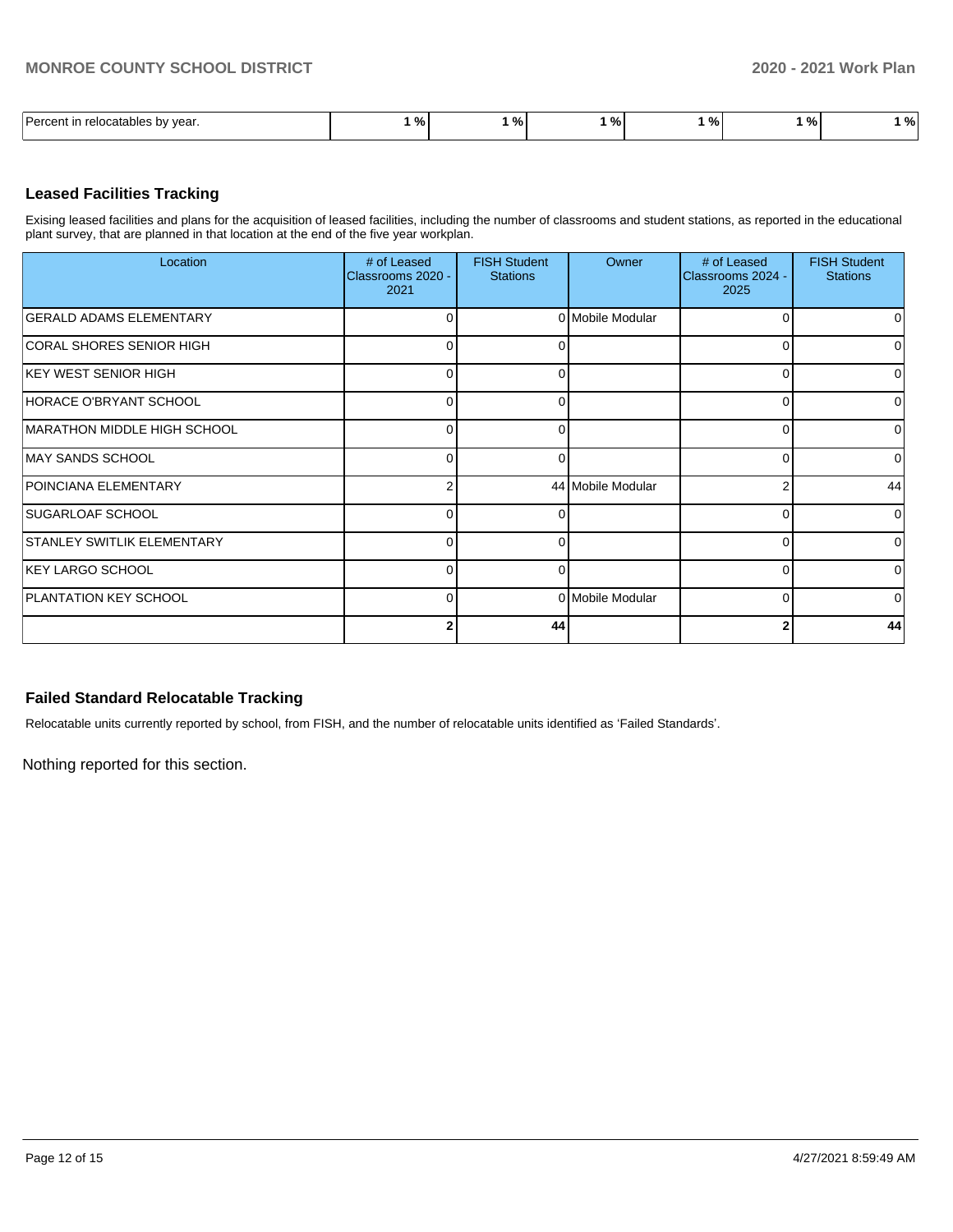# **Planning**

#### **Class Size Reduction Planning**

**Plans approved by the school board that reduce the need for permanent student stations such as acceptable school capacity levels, redistricting, busing, year-round schools, charter schools, magnet schools, public-private partnerships, multitrack scheduling, grade level organization, block scheduling, or other alternatives.**

We are currently in compliance with class size reduction requirement.

#### **School Closure Planning**

**Plans for the closure of any school, including plans for disposition of the facility or usage of facility space, and anticipated revenues.** 

None planned

# **Long Range Planning**

#### **Ten-Year Maintenance**

District projects and locations regarding the projected need for major renovation, repair, and maintenance projects within the district in years 6-10 beyond the projects plans detailed in the five years covered by the work plan.

Nothing reported for this section.

#### **Ten-Year Capacity**

Schedule of capital outlay projects projected to ensure the availability of satisfactory student stations for the projected student enrollment in K-12 programs for the future 5 years beyond the 5-year district facilities work program.

Nothing reported for this section.

#### **Ten-Year Planned Utilization**

Schedule of planned capital outlay projects identifying the standard grade groupings, capacities, and planned utilization rates of future educational facilities of the district for both permanent and relocatable facilities.

| Grade Level Projections         | <b>FISH</b><br><b>Student</b><br><b>Stations</b> | Actual 2019 -<br>2020 FISH<br>Capacity | Actual<br>$2019 -$<br>2020<br>COFTE | Utilization | Actual 2019 - 2020   Actual 2020 - 2021 / 2029 - 2030 new   Projected 2029 -   Projected 2029 -<br>Student Capacity to be added/removed | 2030 COFTE | 2030 Utilization |
|---------------------------------|--------------------------------------------------|----------------------------------------|-------------------------------------|-------------|-----------------------------------------------------------------------------------------------------------------------------------------|------------|------------------|
| Elementary - District<br>Totals | 2.039                                            | 2.039                                  | 1.611.39                            | 79.01 %     |                                                                                                                                         |            | 0.00%            |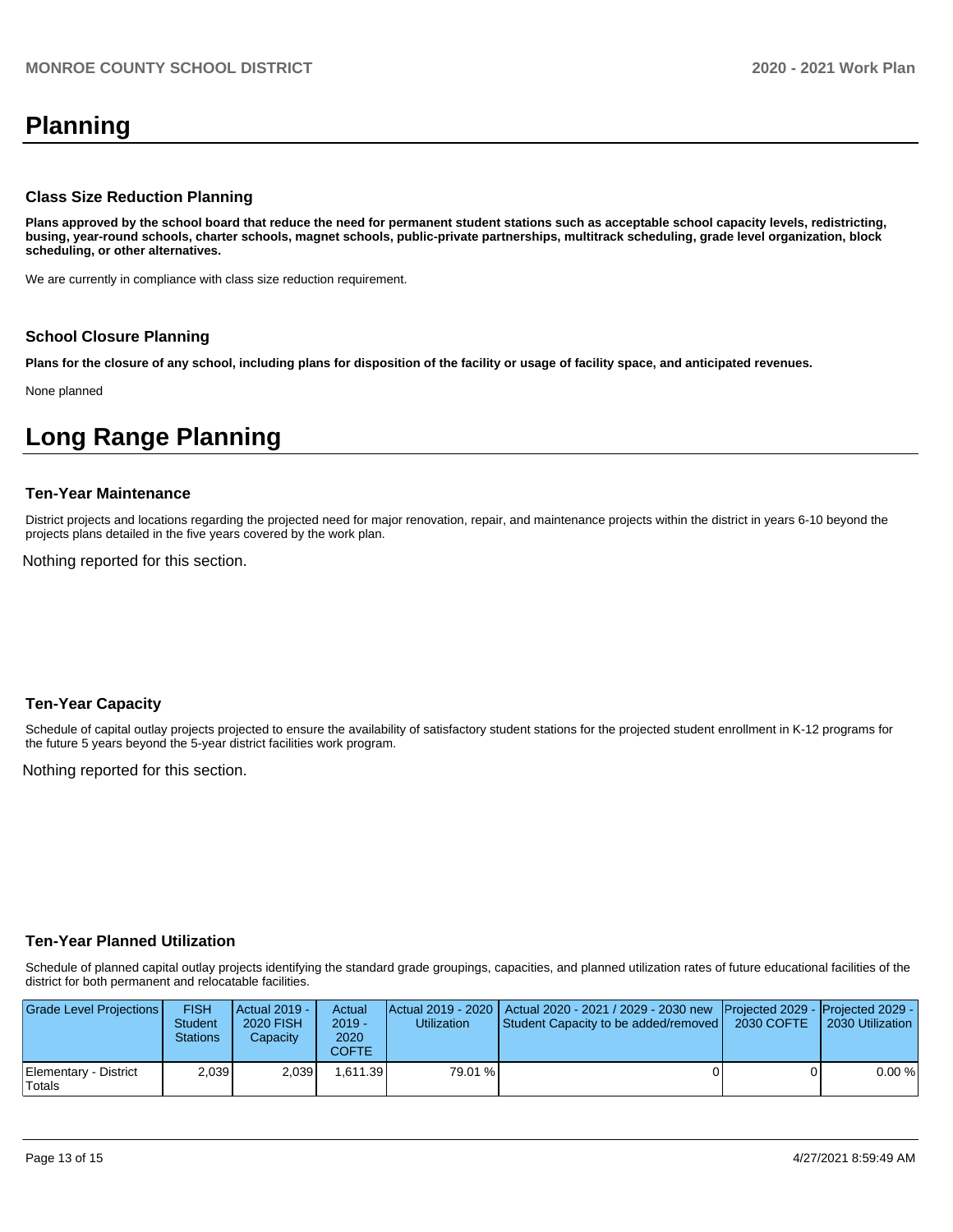|                          | 10.864 | 9.839 | 7.362.62 | 74.83 % |  | 0.00% |
|--------------------------|--------|-------|----------|---------|--|-------|
| Other - ESE, etc         | 252    | 144 l | 99.00    | 68.75 % |  | 0.00% |
| High - District Totals   | 2.629  | 2.309 | 1.938.70 | 83.98 % |  | 0.00% |
| Middle - District Totals | 5.944  | 5,347 | 3,713.53 | 69.46 % |  | 0.00% |

**Combination schools are included with the middle schools for student stations, capacity, COFTE and utilization purposes because these facilities all have a 90% utilization factor. Use this space to explain or define the grade groupings for combination schools.** 

No comments to report.

### **Ten-Year Infrastructure Planning**

Nothing reported for this section.

#### **Twenty-Year Maintenance**

District projects and locations regarding the projected need for major renovation, repair, and maintenance projects within the district in years 11-20 beyond the projects plans detailed in the five years covered by the work plan.

Nothing reported for this section.

#### **Twenty-Year Capacity**

Schedule of capital outlay projects projected to ensure the availability of satisfactory student stations for the projected student enrollment in K-12 programs for the future 11-20 years beyond the 5-year district facilities work program.

Nothing reported for this section.

#### **Twenty-Year Planned Utilization**